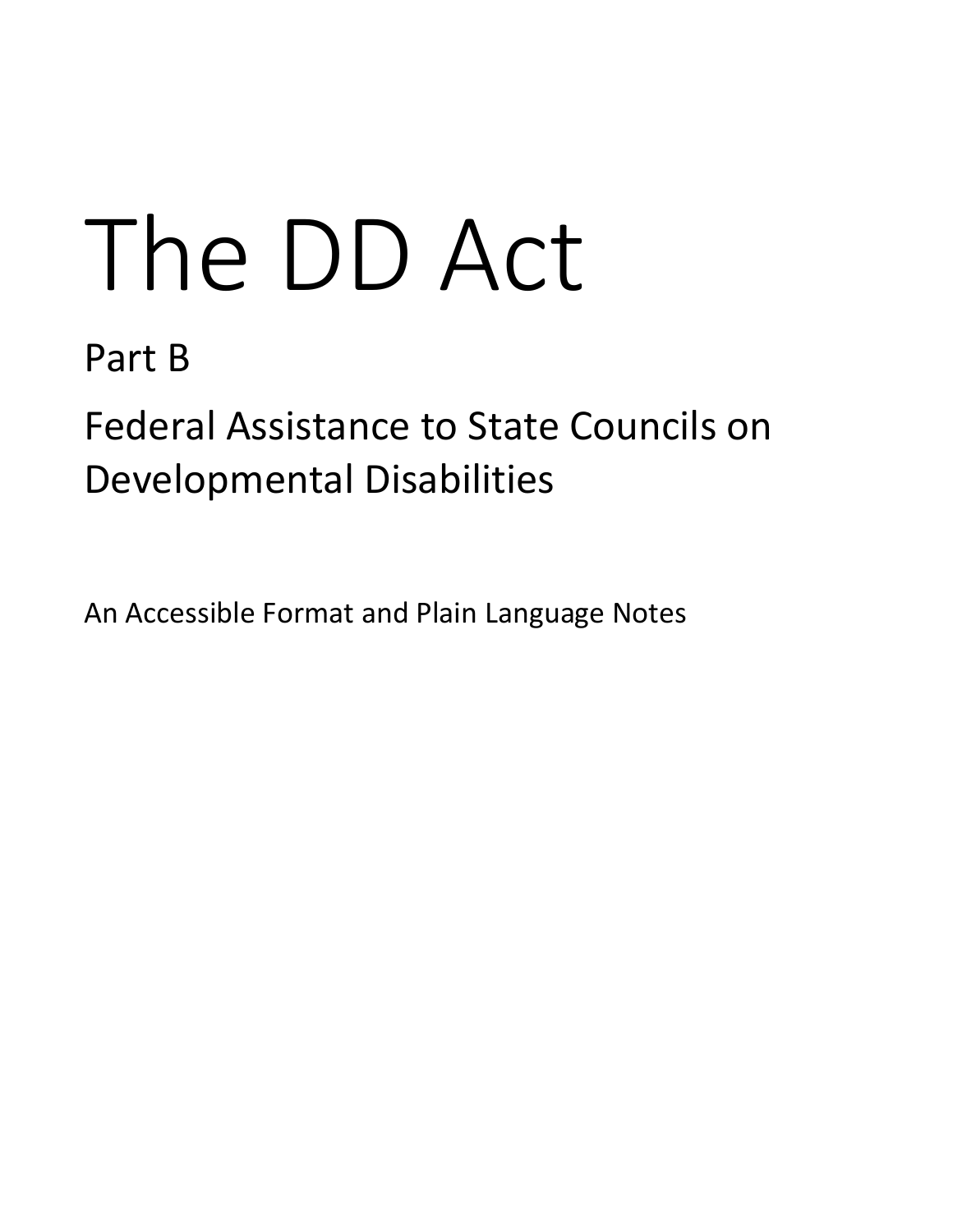# **Contents**

| 1                                                                             |  |
|-------------------------------------------------------------------------------|--|
|                                                                               |  |
|                                                                               |  |
|                                                                               |  |
|                                                                               |  |
|                                                                               |  |
|                                                                               |  |
|                                                                               |  |
| State Councils on Developmental Disabilities and designated State agencies 14 |  |
|                                                                               |  |
| Withholding of payments for planning, administration, and services 28         |  |
|                                                                               |  |
|                                                                               |  |
|                                                                               |  |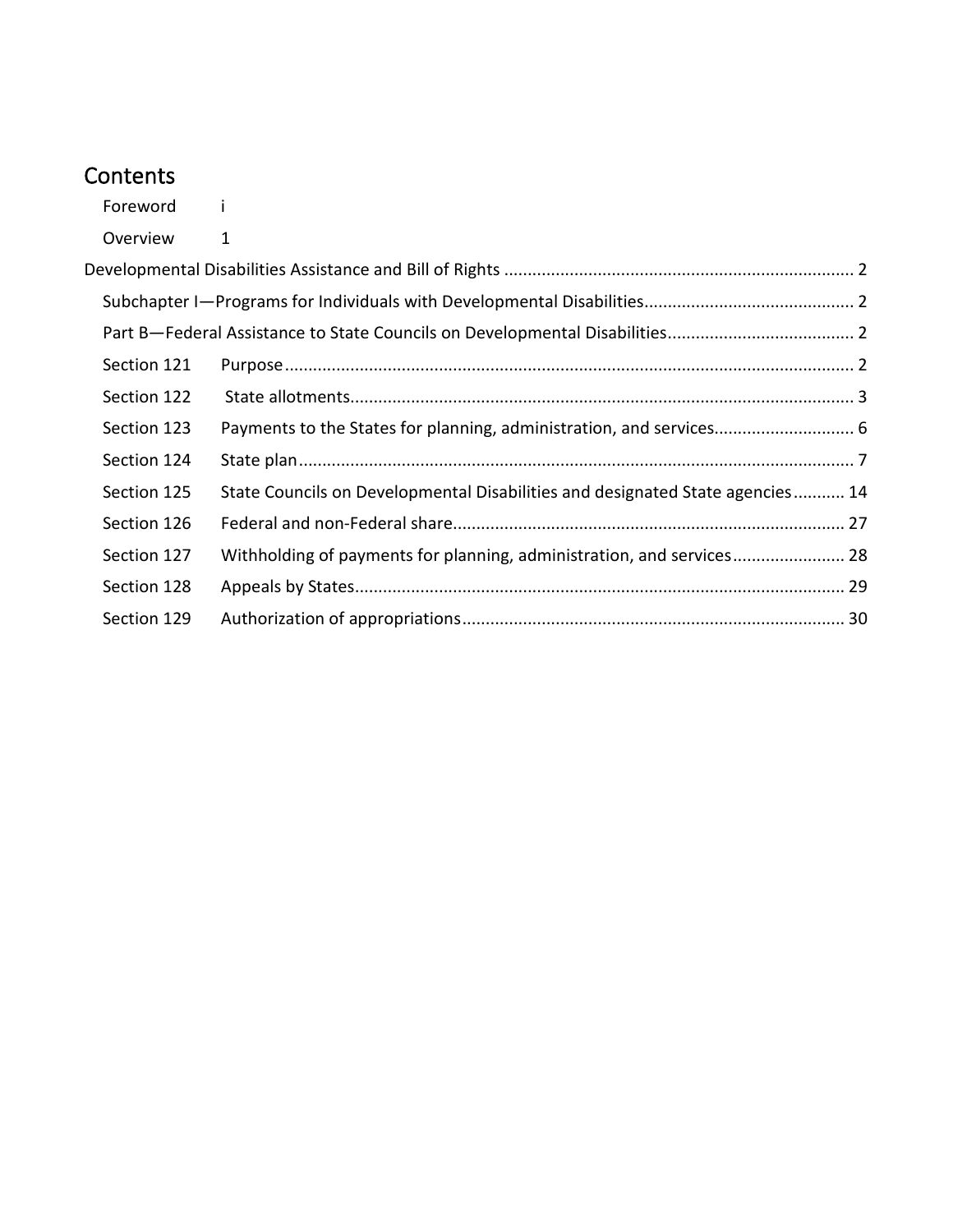# **Foreword**

<span id="page-2-0"></span>This publication is an accessible version of the Developmental Disabilities Assistance and Bill of Rights Act (the DD Act) of 2000 Part B: Federal Assistance to State Councils on Developmental Disabilities. This document does not include the general provisions or definitions of the DD Act. The content has not been changed. The format has been updated for accessibility reading. Additional comments have been added for clarity using plain language. It is a publication of the staff at the Kentucky Commonwealth Council on Developmental Disabilities with input from other Council Executive Directors, December 2021.

# [Click this Link for the full US Code DD Act](https://uscode.house.gov/view.xhtml?path=/prelim@title42/chapter144&edition=prelim)

You can also use your phone with this QR Code:

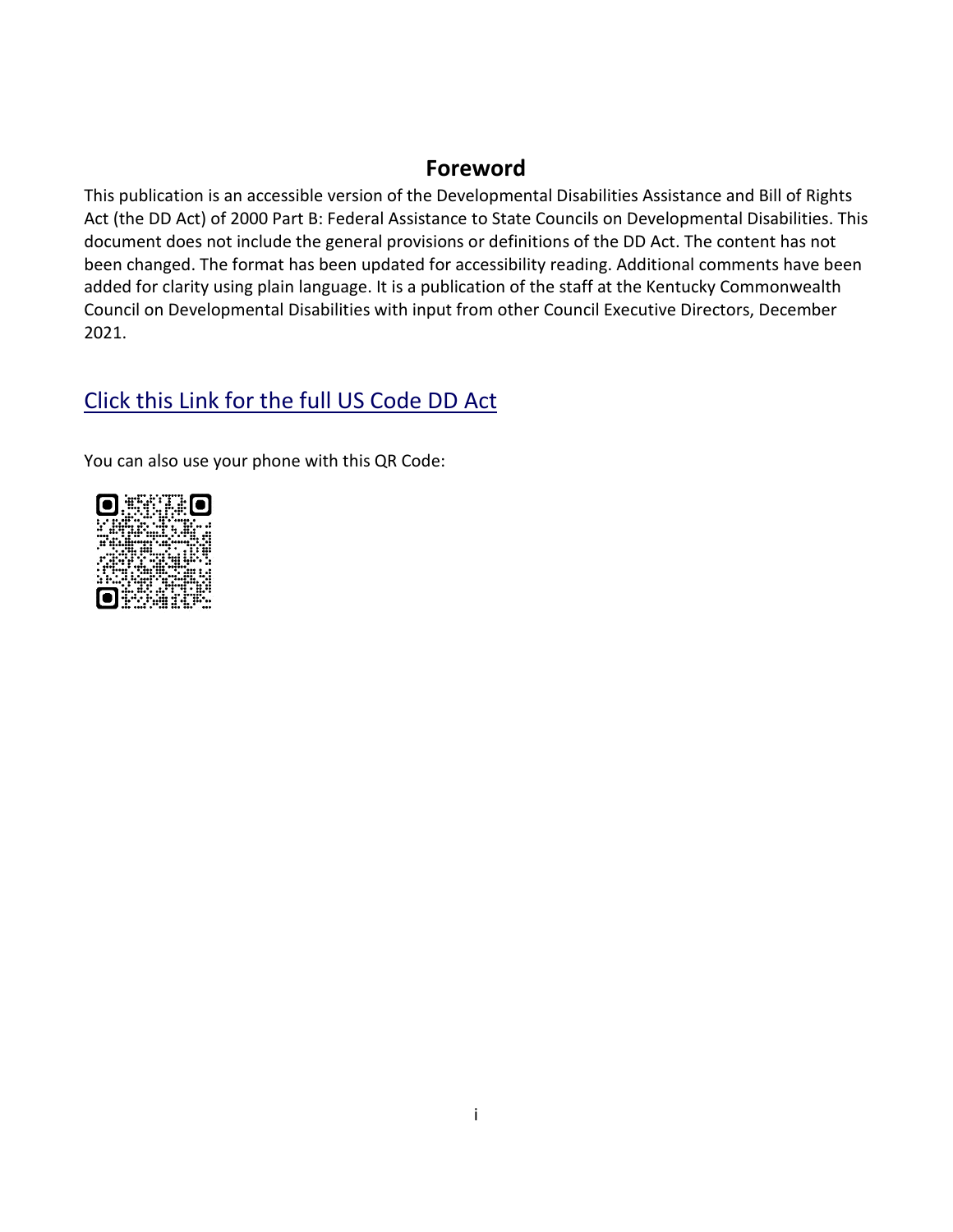# <span id="page-3-0"></span>**Overview**

The DD Act is a law that says people with developmental disabilities (DD) and their families have a right to be in their communities living good lives like everybody else. It has 3 titles:

- Title 1- Programs for individuals with developmental disabilities
- Title 2- Family Support
- Title 3- Program for Direct Support Workers who assist people with developmental disabilities

In Title 1, there are 5 areas (subtitles):

- **A.** General Provisions
- **B.** Federal Assistance to State Councils on Developmental Disabilities
- **C.** Protection and Advocacy of Individual Rights
- **D.** National Network of University Centers for Excellence in Developmental Disabilities Education, Research and Service
- **E.** Projects of National Significance

The DD Act was written to make service systems better for people. It makes sure that people with DD and their families are included in making decisions.

The DD Act includes rules that programs must follow, including Developmental Disability Councils.

There are many parts to the DD Act. This paper focuses on Part B about DD Councils.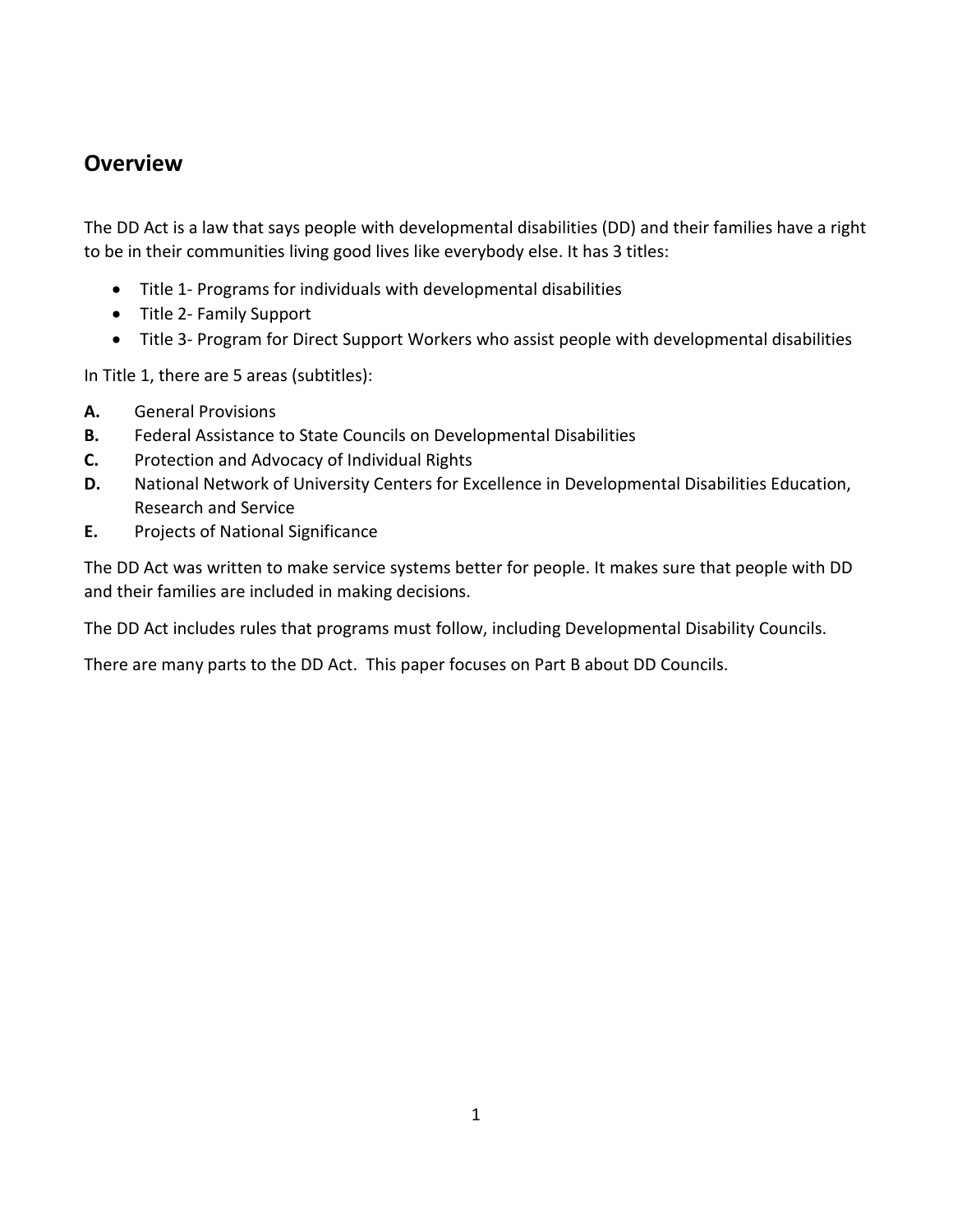United States Code Title 42

The Public Health and Welfare

Chapter 144

<span id="page-4-0"></span>Developmental Disabilities Assistance and Bill of Rights

<span id="page-4-1"></span>**Subchapter I—Programs for Individuals with Developmental Disabilities**

<span id="page-4-2"></span>**Part B—Federal Assistance to State Councils on Developmental Disabilities**



**This part tells the reason for a council.** 

<span id="page-4-3"></span>**Section 121 Purpose** 

- **(1)** engage in **advocacy**, **capacity building**, and **systemic change activities** that are consistent with the purpose described in section 15001(b) of this title and the policy described in section 15001(c) of this title; and
- **(2)** contribute to a coordinated, consumer- and family-centered, consumer- and family-directed, comprehensive system of community services, individualized supports, and other forms of assistance that enable individuals with developmental disabilities to exercise self-determination, be independent, be productive, and be integrated and included in all facets of community life.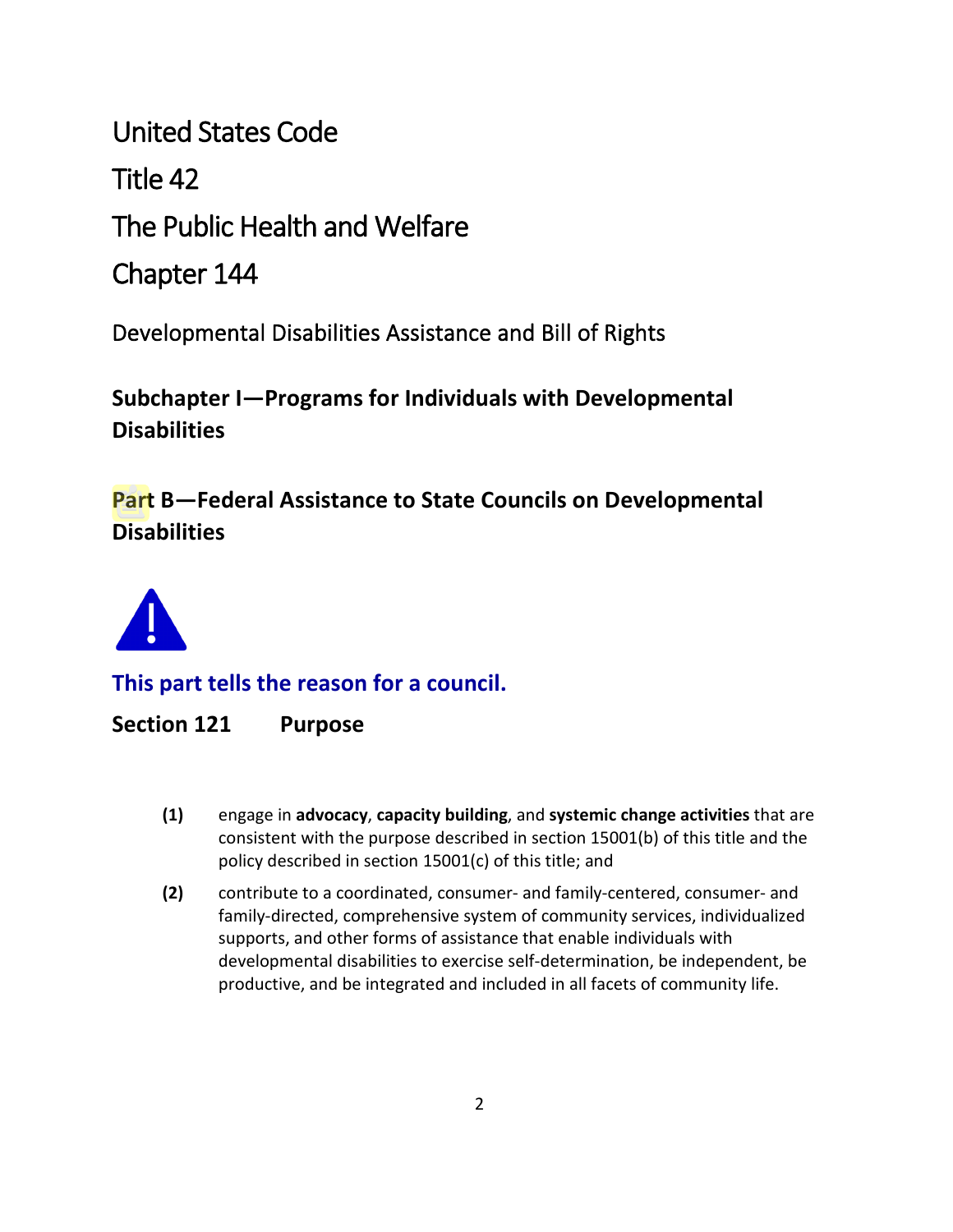

# **This part tells why each state gets a different amount of grant money (allotment).**

# <span id="page-5-0"></span>**Section 122 State allotments**

#### **(1) In general**

## **(A) Authority**

for each fiscal year, the Secretary shall, in accordance with regulations and this paragraph, allot the sums appropriated for such year under section 15029 of this title among the States on the basis of

- **(i)** the population
- **(ii)** the extent of need for services for individuals with developmental disabilities and
- **(iii)** the financial need

of the respective States.

## **(B) Use of funds**

Sums allotted to the States under this section shall be used to pay for the Federal share of the cost of carrying out projects in accordance with State plans approved under section 15024 of this title for the provision under such plans of services for individuals with developmental disabilities

## **(2) Adjustments**

The Secretary may make adjustments in the amounts of State allotments based on clauses (i), (ii), and (iii) of paragraph (1)(A) not more often than annually. The Secretary shall notify each State of any adjustment made under this paragraph and the percentage of the total sums appropriated under section 15029 of this title that the adjusted allotment represents not later than 6 months before the beginning of the fiscal year in which such adjustment is to take effect.

- **(3) Minimum allotment** for appropriations less than or equal to \$70,000,000
	- **(A) In general**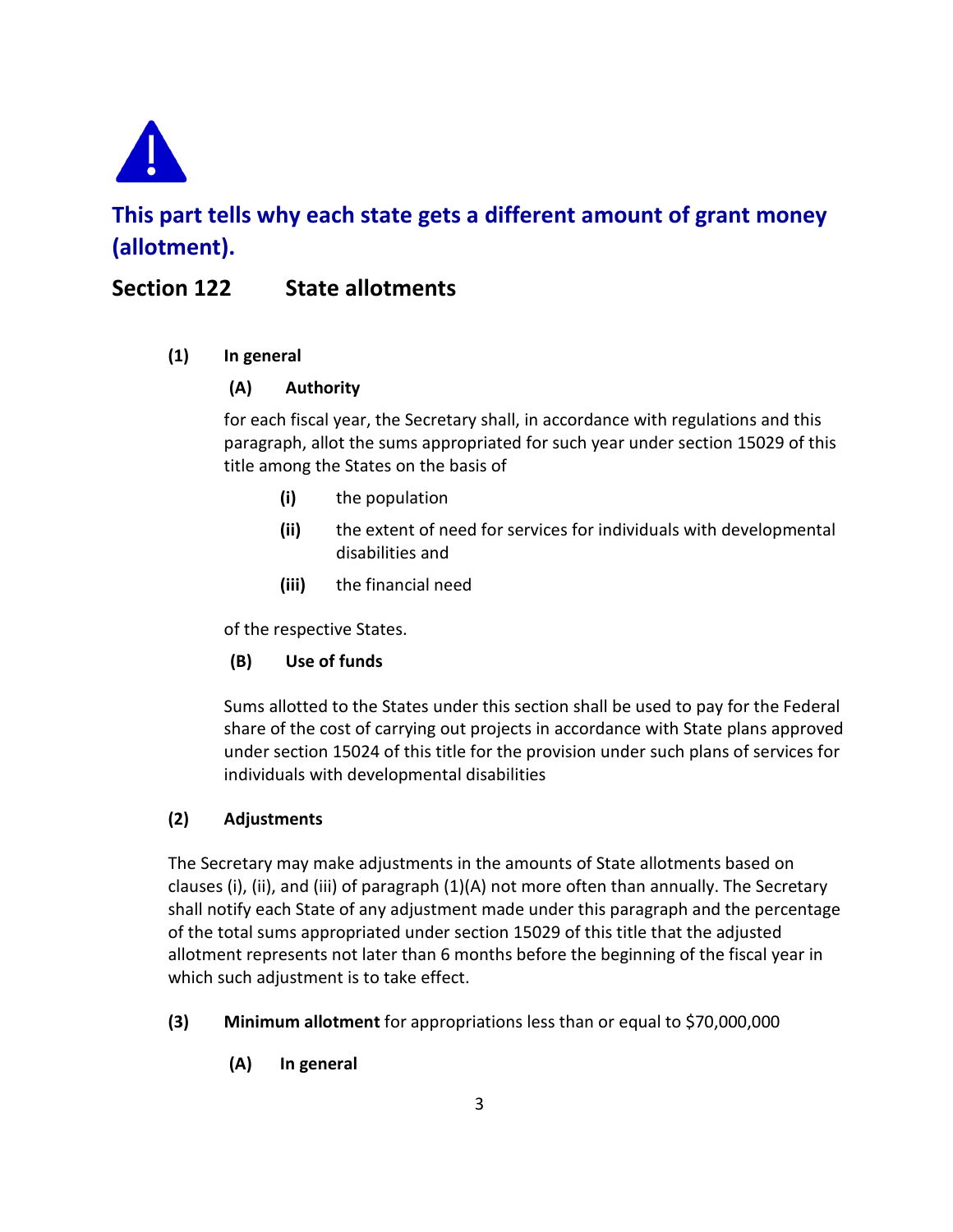- **(i)** Except as provided in paragraph (4), for any fiscal year the allotment under this section—
- **(ii)** to each of American Samoa, Guam, the United States Virgin Islands, or the Commonwealth of the Northern Mariana Islands may not be less than \$210,000; and
- **(iii)** to any State not described in clause (i) may not be less than \$400,000, the amount received by the State for the previous year, or the amount of Federal appropriations received in fiscal year 2000, 2001, or 2002, whichever is greater.

#### **(B) Reduction of allotment**

- **(i)** Notwithstanding subparagraph (A), if the aggregate of the amounts to be allotted to the States pursuant to subparagraph (A) for any fiscal year exceeds the total amount appropriated under section 15029 of this title for such fiscal year, the amount to be allotted to each State for such fiscal year shall be proportionately reduced
- **(4)** Minimum allotment for appropriations in excess of \$70,000,000
	- **(A) In general**
		- **(i)** In any case in which the total amount appropriated under section 15029 of this title for a fiscal year is more than \$70,000,000, the allotment under this section for such fiscal year—
		- **(ii)** to each of American Samoa, Guam, the United States Virgin Islands, or the Commonwealth of the Northern Mariana Islands may not be less than \$220,000; and
		- **(iii)** to any State not described in clause (i) may not be less than \$450,000, the amount received by the State for the previous year, or the amount of Federal appropriations received in fiscal year 2000, 2001, or 2002, whichever is greater.

#### **(B) Reduction of allotment**

**(i)** The requirements of paragraph (3)(B) shall apply with respect to amounts to be allotted to States under subparagraph (A), in the same manner and to the same extent as such requirements apply with respect to amounts to be allotted to States under paragraph  $(3)(A).$ 

#### **(5) State supports, services, and other activities**

**(A)** In determining, for purposes of paragraph (1)(A)(ii), the extent of need in any State for services for individuals with developmental disabilities, the Secretary shall take into account the scope and extent of the services,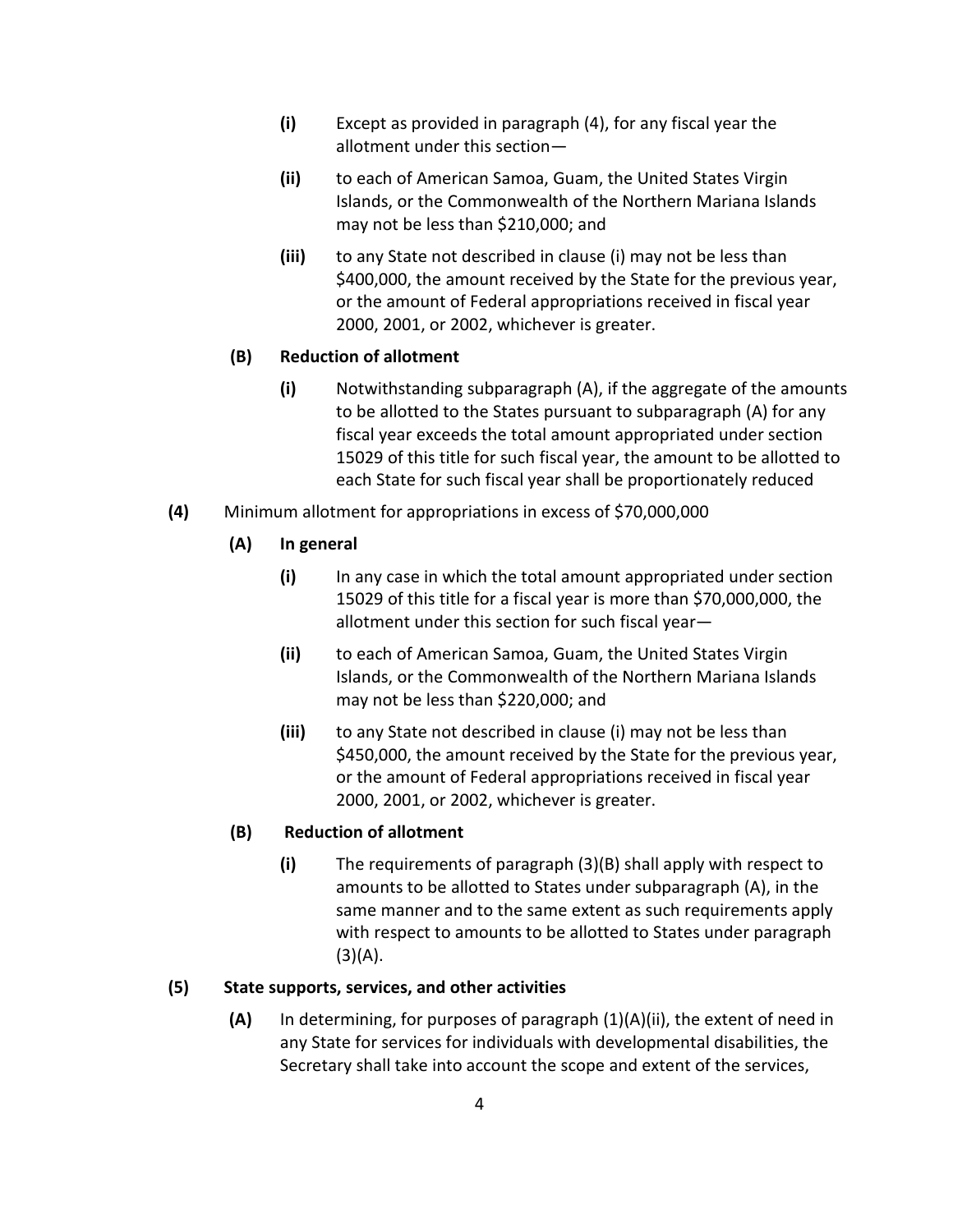supports, and assistance described, pursuant to section 15024(c)(3)(A) of this title, in the State plan of the State.

# **(6) Increase in allotments**

In any year in which the total amount appropriated under section 15029 of this title for a fiscal year exceeds the total amount appropriated under such section (or a corresponding provision) for the preceding fiscal year by a percentage greater than the most recent percentage change in the Consumer Price Index published by the Secretary of Labor under section  $720(c)(1)$  of title 29 (if the percentage change indicates an increase), the Secretary shall increase each of the minimum allotments described in paragraphs (3) and (4). The Secretary shall increase each minimum allotment by an amount that bears the same ratio to the amount of such minimum allotment (including any increases in such minimum allotment under this paragraph (or a corresponding provision) for prior fiscal years) as the amount that is equal to the difference between—

- **(A)** the total amount appropriated under section 15029 of this title for the fiscal year for which the increase in the minimum allotment is being made; minus
- **(B)** the total amount appropriated under section 15029 of this title (or a corresponding provision) for such preceding fiscal year

# **(b) Unobligated funds**

Any amount paid to a State for a fiscal year and remaining unobligated at the end of such year shall remain available to such State for the next fiscal year for the purposes for which such amount was paid

# **(c) Obligation of funds**

For the purposes of this part, State Interagency Agreements are considered valid obligations for the purpose of obligating Federal funds allotted to the State under this part.

# **(d) Cooperative efforts between States**

If a State plan approved in accordance with section 15024 of this title provides for cooperative or joint effort between or among States or agencies, public or private, in more than 1 State, portions of funds allotted to 1 or more States described in this subsection may be combined in accordance with the agreements between the States or agencies involved.

# **(e) Reallotments**

**(1) In general**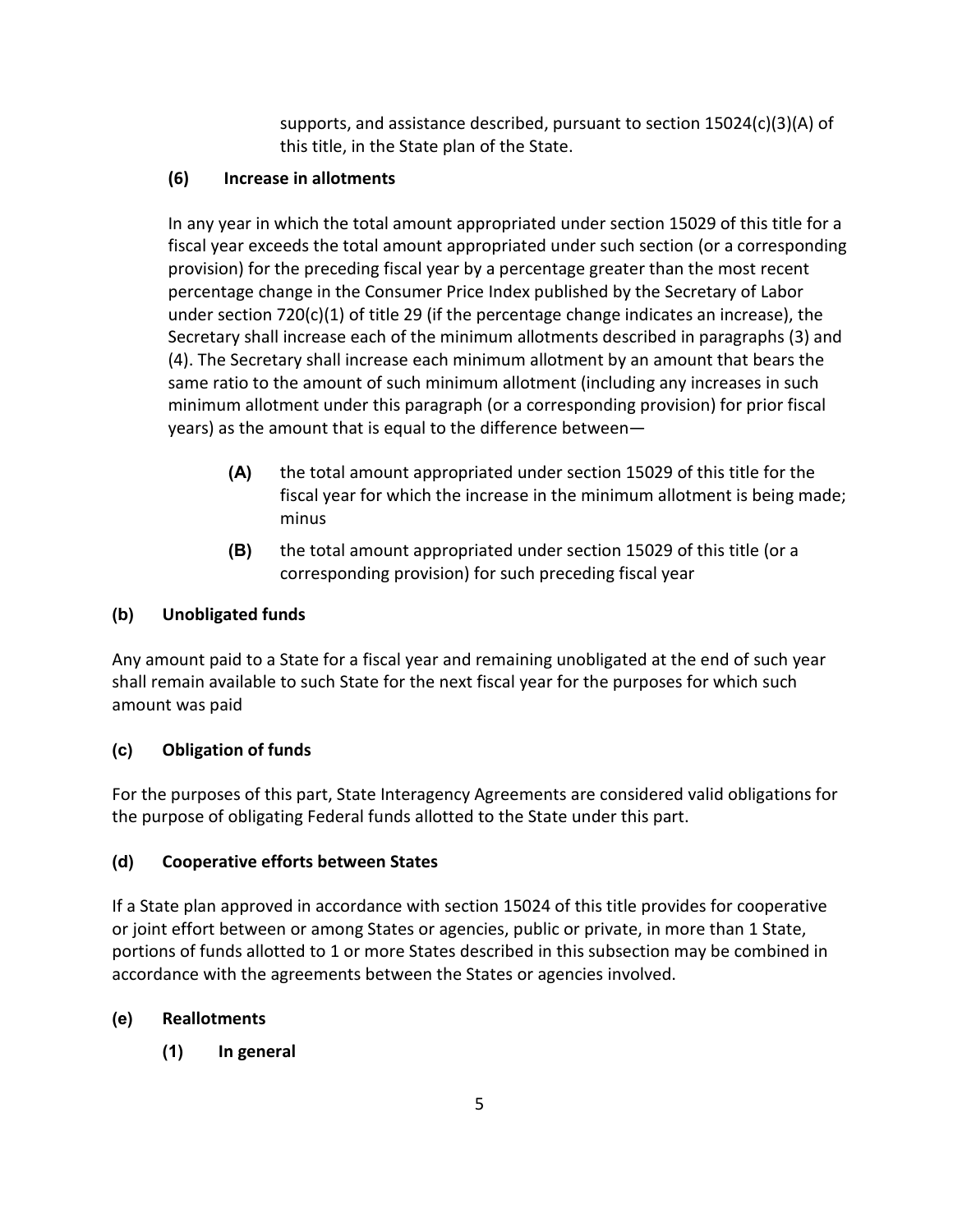If the Secretary determines that an amount of an allotment to a State for a period (of a fiscal year or longer) will not be required by the State during the period for the purpose for which the allotment was made, the Secretary may reallot the amount.

## **(2) Timing**

The Secretary may make such a reallotment from time to time, on such date as the Secretary may fix, but not earlier than 30 days after the Secretary has published notice of the intention of the Secretary to make the reallotment in the Federal Register.

## **(3) Amounts**

The Secretary shall reallot the amount to other States with respect to which the Secretary has not made that determination. The Secretary shall reallot the amount in proportion to the original allotments of the other States for such fiscal year but shall reduce such proportionate amount for any of the other States to the extent the proportionate amount exceeds the sum that the Secretary estimates the State needs and will be able to use during such period.

#### **(4) Reallotment of Reductions**

The Secretary shall similarly reallot the total of the reductions among the States whose proportionate amounts were not so reduced.

#### **(5) Treatment**

Any amount reallotted to a State under this subsection for a fiscal year shall be deemed to be a part of the allotment of the State under subsection (a) for such fiscal year.



# <span id="page-8-0"></span>**This part is about states getting the grant money.**

#### **(a) State plan expenditures**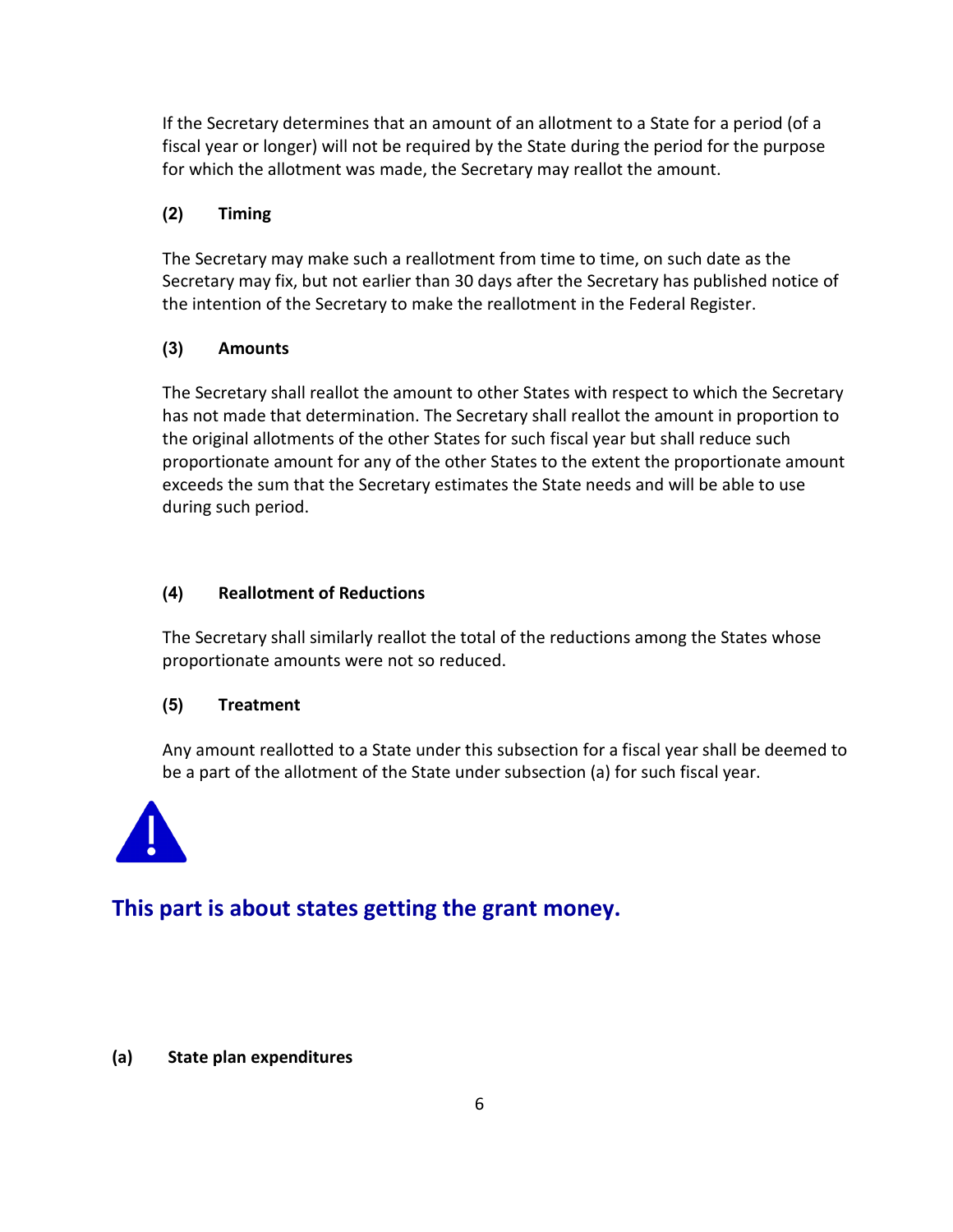From each State's allotments for a fiscal year under section 15022 of this title, the Secretary shall pay to the State the Federal share of the cost, other than the cost for construction, incurred during such year for activities carried out under the State plan approved under section 15024 of this title. The Secretary shall make such payments from time to time in advance on the basis of estimates by the Secretary of the sums the State will expend for the cost under the State plan. The Secretary shall make such adjustments as may be necessary to the payments on account of previously made underpayments or overpayments under this section.

# **(b) Designated State agency expenditures**

The Secretary may make payments to a State for the portion described in section  $15024(c)(5)(B)(vi)$  of this title in advance or by way of reimbursement, and in such installments as the Secretary may determine.



# **This part is about the 5 - year state plan each council must do**. **It tells what must be in the plan.**

## <span id="page-9-0"></span>**(a) In general**

Any State desiring to receive assistance under this part shall submit to the Secretary, and obtain approval of, a 5-year strategic State plan under this section

## **(b) Planning cycle**

The plan described in subsection (a) shall be updated as appropriate during the 5-year period.

#### **(c) State plan requirements**

In order to be approved by the Secretary under this section, a State plan shall meet each of the following requirements:

#### **(1) State Council**

The plan shall provide for the establishment and maintenance of a Council in accordance with section 15025 of this title and describe the membership of such Council.

## **(2) Designated State agency**

The plan shall identify the agency or office within the State designated to support the Council in accordance with this section and section 15025(d) of this title (referred to in this part as a "designated State agency").

## **(3) Comprehensive review and analysis**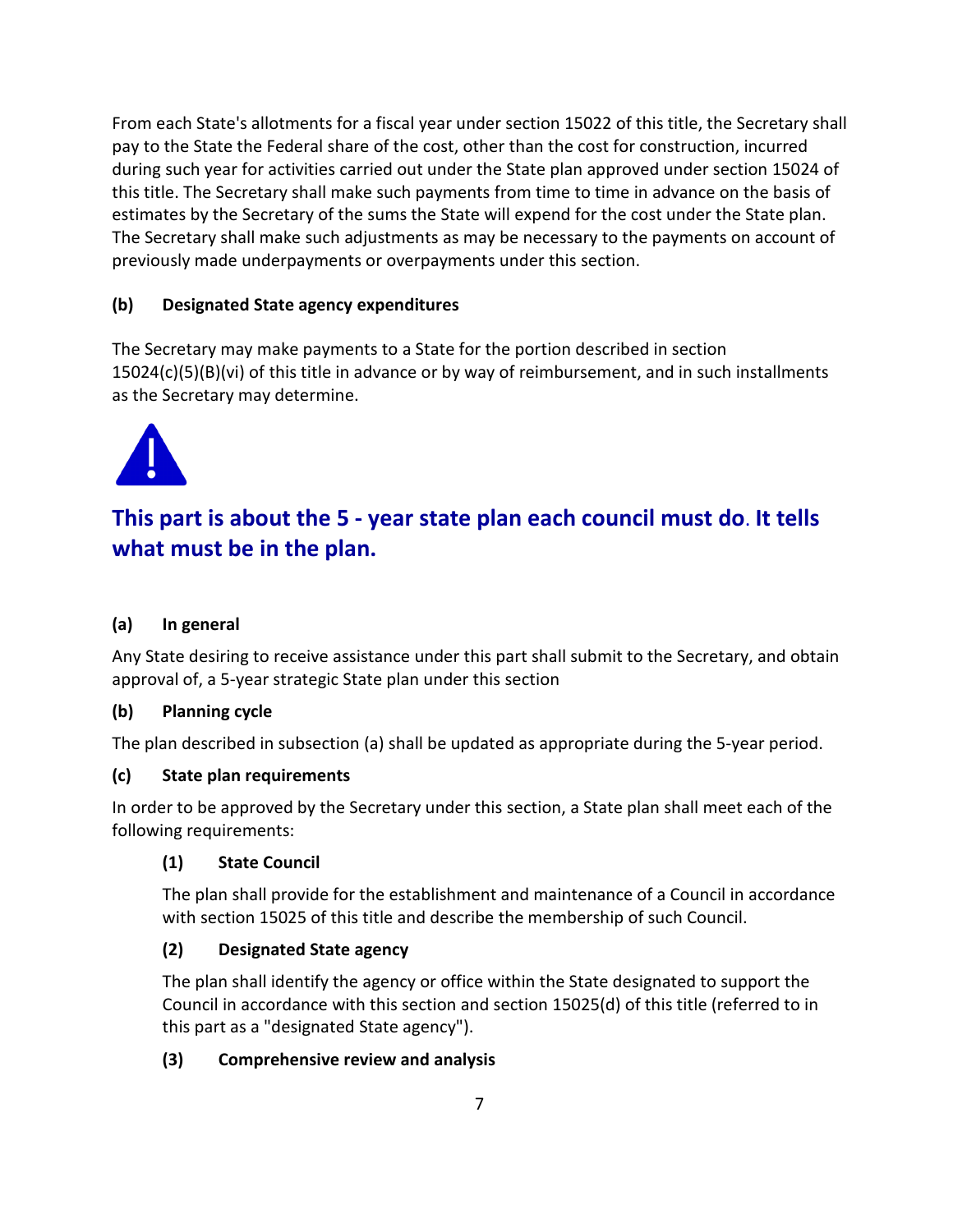The plan shall describe the results of a comprehensive review and analysis of the extent to which services, supports, and other assistance are available to individuals with developmental disabilities and their families, and the extent of unmet needs for services, supports, and other assistance for those individuals and their families, in the State. The results of the comprehensive review and analysis shall include



# **The activities a council does must be in a specific topic area, called an area of emphasis. These areas are described below.**

- **(A)** a description of the services, supports, and other assistance being provided to individuals with developmental disabilities and their families under other federally assisted State programs, plans, and policies under which the State operates and in which individuals with developmental disabilities are or may be eligible to participate, including particularly programs relating to the **areas of emphasis,** including—
	- **(ii)** job training, job placement, worksite accommodation, and vocational rehabilitation, and other work assistance programs; and
	- **(iii)** social, child welfare, aging, independent living, and rehabilitation and assistive technology services, and such other services as the Secretary may specify;
- **(B)** a description of the extent to which agencies operating such other federally assisted State programs, including activities authorized under section 3003 or 3004 of title 29, pursue interagency initiatives to improve and enhance community services, individualized supports, and other forms of assistance for individuals with developmental disabilities;
- **(C)** an analysis of the extent to which community services and opportunities related to the areas of emphasis directly benefit individuals with developmental disabilities, especially with regard to their ability to access and use services provided in their communities, to participate in opportunities, activities, and events offered in their communities, and to contribute to community life, identifying particularly—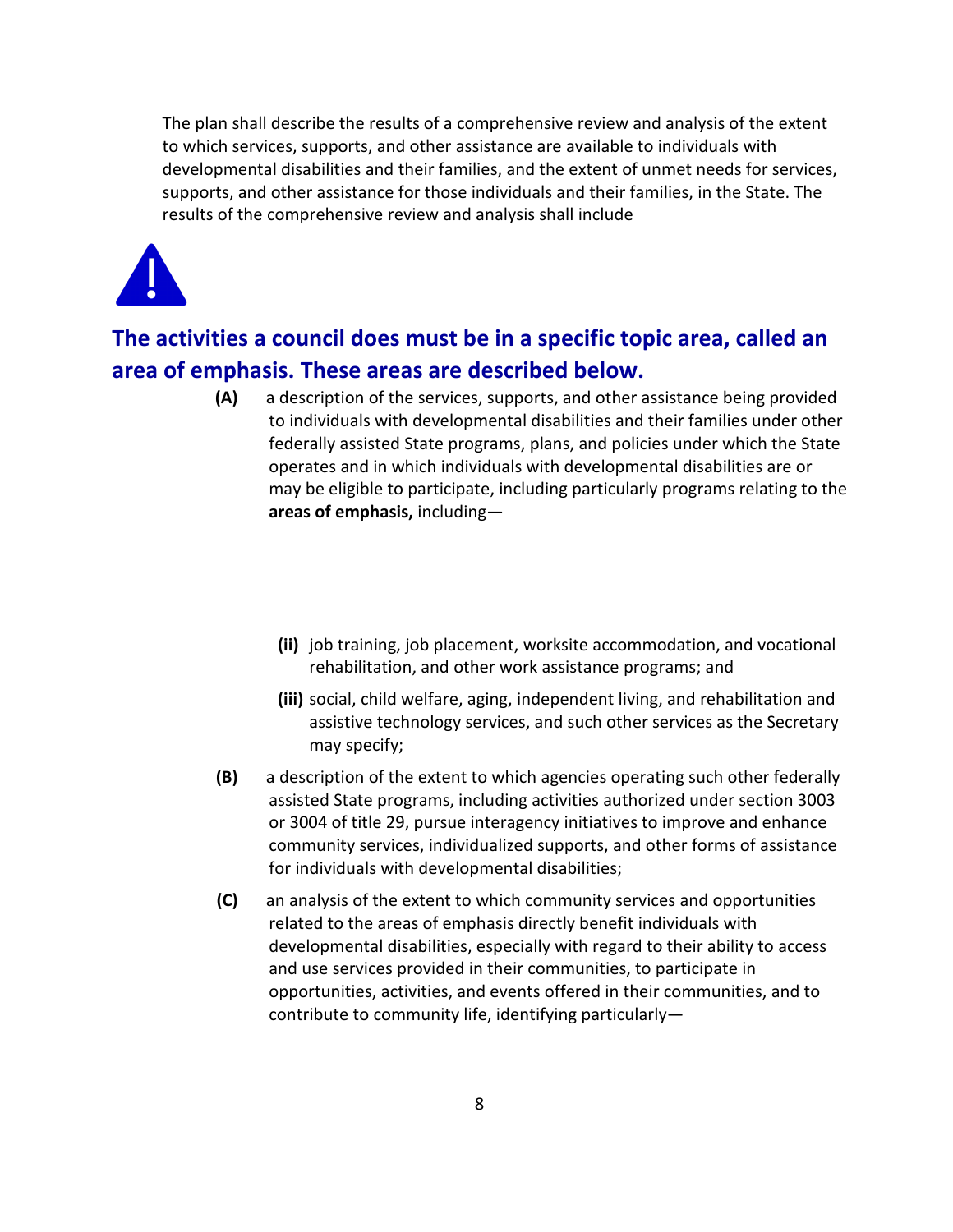- **(i)** the degree of support for individuals with developmental disabilities that are attributable to either physical impairment, mental impairment, or a combination of physical and mental impairments;
- **(ii)** criteria for eligibility for services, including specialized services and special adaptation of generic services provided by agencies within the State, that may exclude individuals with developmental disabilities from receiving services described in this clause;
- **(iii)** the barriers that impede full participation of members of unserved and underserved groups of individuals with developmental disabilities and their families;
- **(iv)** the availability of assistive technology, assistive technology services, or rehabilitation technology, or information about assistive technology, assistive technology services, or rehabilitation technology to individuals with developmental disabilities;
- **(v)** the numbers of individuals with developmental disabilities on waiting lists for services described in this subparagraph;
- **(vi)** a description of the adequacy of current resources and projected availability of future resources to fund services described in this subparagraph;
- **(vii)** a description of the adequacy of health care and other services, supports, and assistance that individuals with developmental disabilities who are in facilities receive (based in part on each independent review (pursuant to section 1396a(a)(30)(C) of this title) of an Intermediate Care Facility (Mental Retardation) within the State, which the State shall provide to the Council not later than 30 days after the availability of the review); and
- **(viii)** to the extent that information is available, a description of the adequacy of health care and other services, supports, and assistance that individuals with developmental disabilities who are served through home and community-based waivers (authorized under section 1396n(c) of this title) receive;
- **(D)** a description of how entities funded under parts C and D, through interagency agreements or other mechanisms, collaborated with the entity funded under this part in the State, each other, and other entities to contribute to the achievement of the purpose of this part; and
- **(E)** the rationale for the goals related to advocacy, capacity building, and systemic change to be undertaken by the Council to contribute to the achievement of the purpose of this part.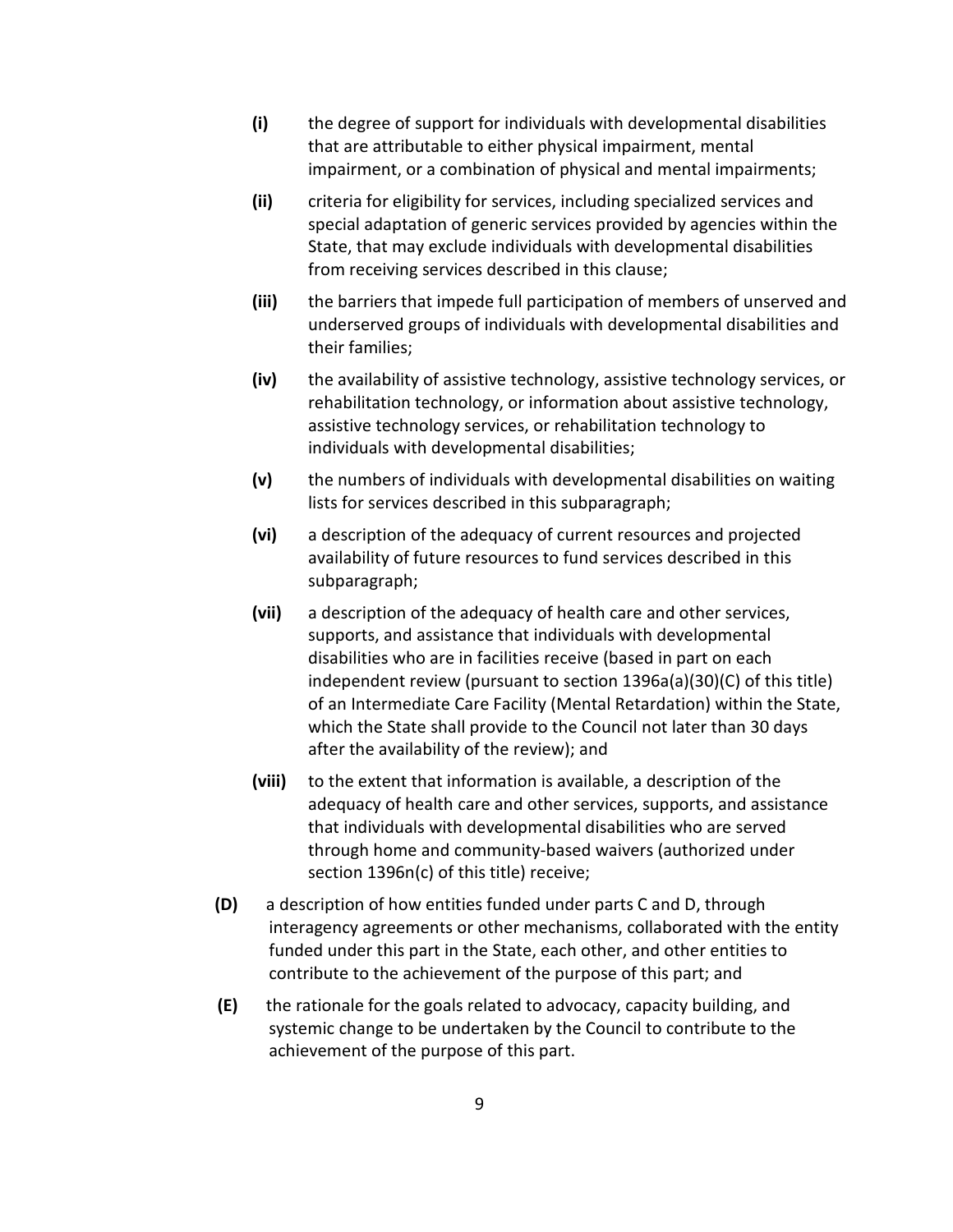- **(4) Plan Goals** The plan shall focus on Council efforts to bring about the purpose of this part, by—
	- **(A)** specifying 5-year goals, as developed through data driven strategic planning, for advocacy, capacity building, and systemic change related to the areas of emphasis, to be undertaken by the Council, that—
		- **(i)** are derived from the unmet needs of individuals with developmental disabilities and their families identified under paragraph (3); and



# **Here are goals a council must have in its plan.**

- **(ii)** include a goal, for each year of the grant, to—
	- **(II)** support opportunities for individuals with developmental disabilities who are considered leaders to provide leadership training to individuals with developmental disabilities who may become leaders; and
	- **(III)** support and expand participation of individuals with developmental disabilities in cross-disability and culturally diverse leadership coalitions; and
- **(B)** for each year of the grant, describing—
	- **(i)** the goals to be achieved through the grant, which, beginning in fiscal year 2002, shall be consistent with applicable indicators of progress described in section 15004(a)(3) of this title;
	- **(ii)** the strategies to be used in achieving each goal; and
	- **(iii)** the method to be used to determine if each goal has been achieved.

#### **(5) Assurances**

#### **(A) In General**

The plan shall contain or be supported by assurances and information described in subparagraphs (B) through (N) that are satisfactory to the Secretary.

#### **(B) Use of funds**

With respect to the funds paid to the State under section 15022 of this title, the plan shall provide assurances that—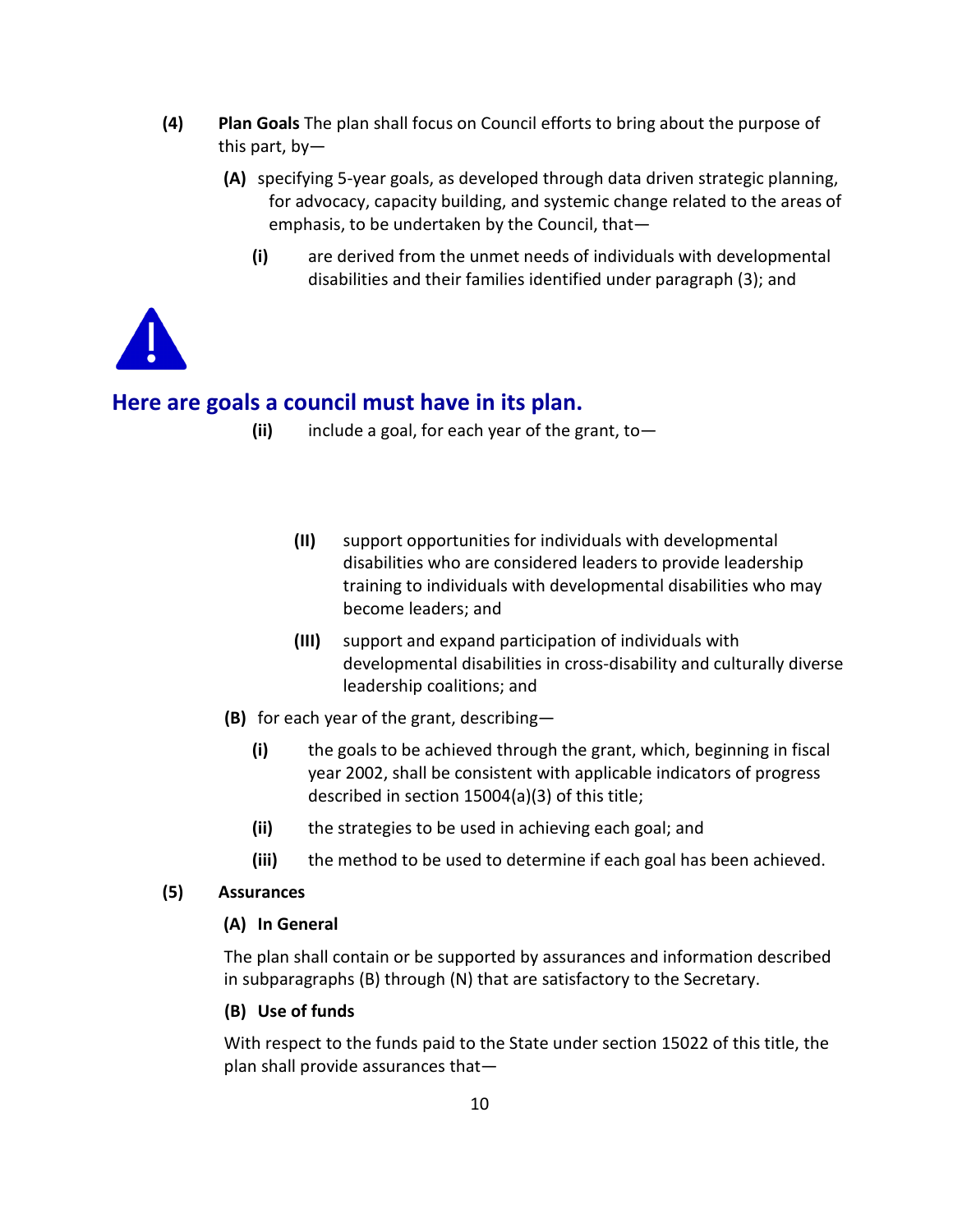- **(i)** not less than 70 percent of such funds will be expended for activities related to the goals described in paragraph (4);
- **(ii)** such funds will contribute to the achievement of the purpose of this part in various political subdivisions of the State;
- **(iii)** such funds will be used to supplement, and not supplant, the non-Federal funds that would otherwise be made available for the purposes for which the funds paid under section 15022 of this title are provided;
- **(iv)** such funds will be used to complement and augment rather than duplicate or replace services for individuals with developmental disabilities and their families who are eligible for Federal assistance under other State programs;
- **(v)** part of such funds will be made available by the State to public or private entities;
- **(vi)** at the request of any State, a portion of such funds provided to such State under this part for any fiscal year shall be available to pay up to  $\frac{1}{2}$  (or the entire amount if the Council is the designated State agency) of the expenditures found to be necessary by the Secretary for the proper and efficient exercise of the functions of the designated State agency, except that not more than 5 percent of such funds provided to such State for any fiscal year, or \$50,000, whichever is less, shall be made available for total expenditures for such purpose by the designated State agency; and
- **(vii)** not more than 20 percent of such funds will be allocated to the designated State agency for service demonstrations by such agency that—
	- **(I)** contribute to the achievement of the purpose of this part; and
	- **(II)** are explicitly authorized by the Council.

#### **(C) State financial participation**

The plan shall provide assurances that there will be reasonable State financial participation in the cost of carrying out the plan.

#### **(D) Conflict of interest**

The plan shall provide an assurance that no member of such Council will cast a vote on any matter that would provide direct financial benefit to the member or otherwise give the appearance of a conflict of interest

#### **(E) Urban and rural poverty areas**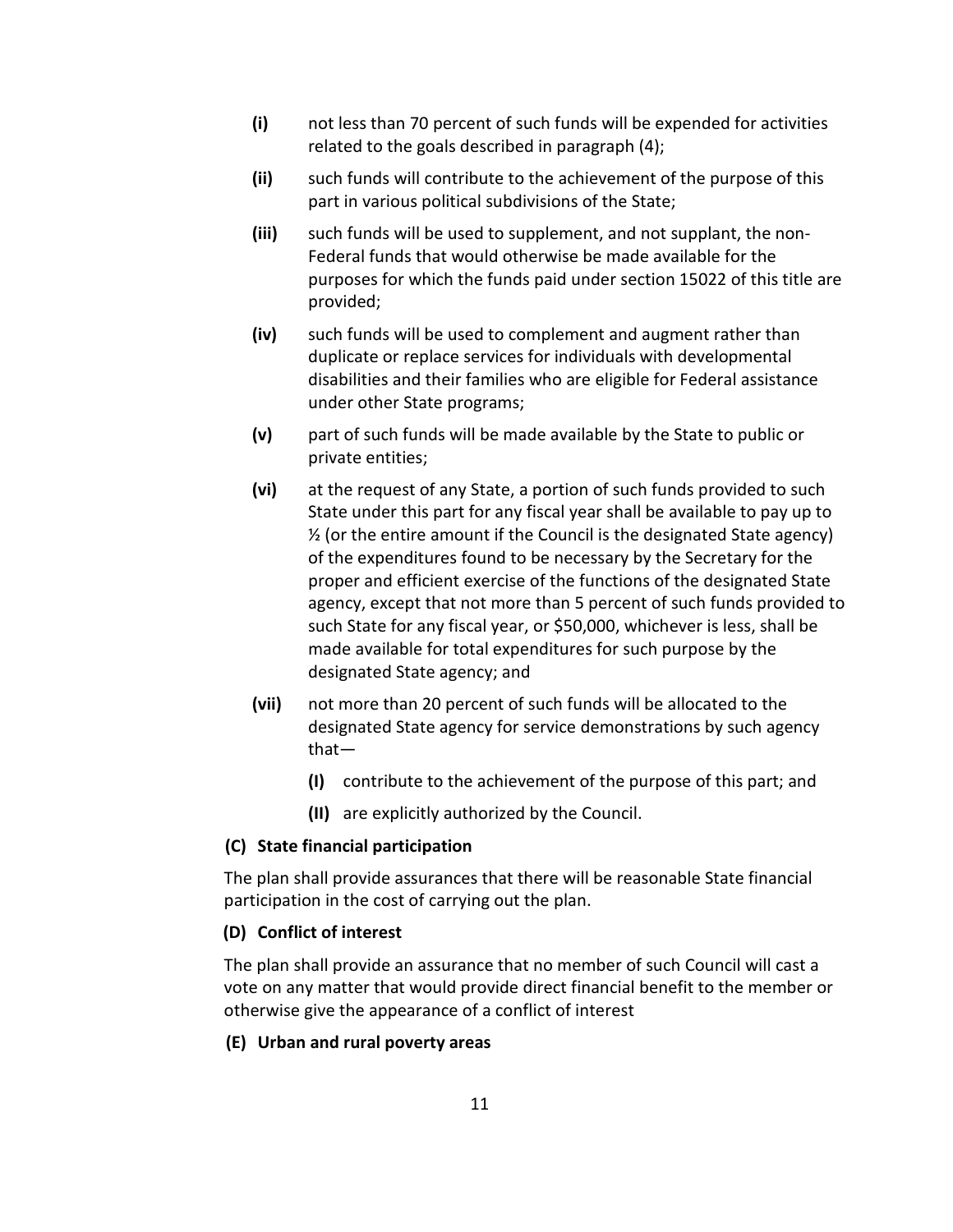The plan shall provide assurances that special financial and technical assistance will be given to organizations that provide community services, individualized supports, and other forms of assistance to individuals with developmental disabilities who live in areas designated as urban or rural poverty areas.

#### **(F) Program accessibility standards**

The plan shall provide assurances that programs, projects, and activities funded under the plan, and the buildings in which such programs, projects, and activities are operated, will meet standards prescribed by the Secretary in regulations and all applicable Federal and State accessibility standards, including accessibility requirements of the Americans with Disabilities Act of 1990 (42 U.S.C. 12101 et seq.), section 794d of title 29, and the Fair Housing Act (42 U.S.C. 3601 et seq.).

#### **(G) Individualized services**

The plan shall provide assurances that any direct services provided to individuals with developmental disabilities and funded under the plan will be provided in an individualized manner, consistent with the unique strengths, resources, priorities, concerns, abilities, and capabilities of such individual.

#### **(H) Human Rights**

The plan shall provide assurances that the human rights of the individuals with developmental disabilities (especially individuals without familial protection) who are receiving services under programs assisted under this part will be protected consistent with section 15009 of this title (relating to rights of individuals with developmental disabilities).

#### **(I) Minority participation**

The plan shall provide assurances that the State has taken affirmative steps to assure that participation in programs funded under this part is geographically representative of the State, and reflects the diversity of the State with respect to race and ethnicity.

#### **(J) Employee restrictions**

The plan shall provide assurances that fair and equitable arrangements (as determined by the Secretary after consultation with the Secretary of Labor) will be provided to protect the interests of employees affected by actions taken under the plan to provide community living activities, including arrangements designed to preserve employee rights and benefits and provide training and retraining of such employees where necessary, and arrangements under which maximum efforts will be made to guarantee the employment of such employees.

#### **(K) Staff assignments**

The plan shall provide assurances that the staff and other personnel of the Council, while working for the Council, will be responsible solely for assisting the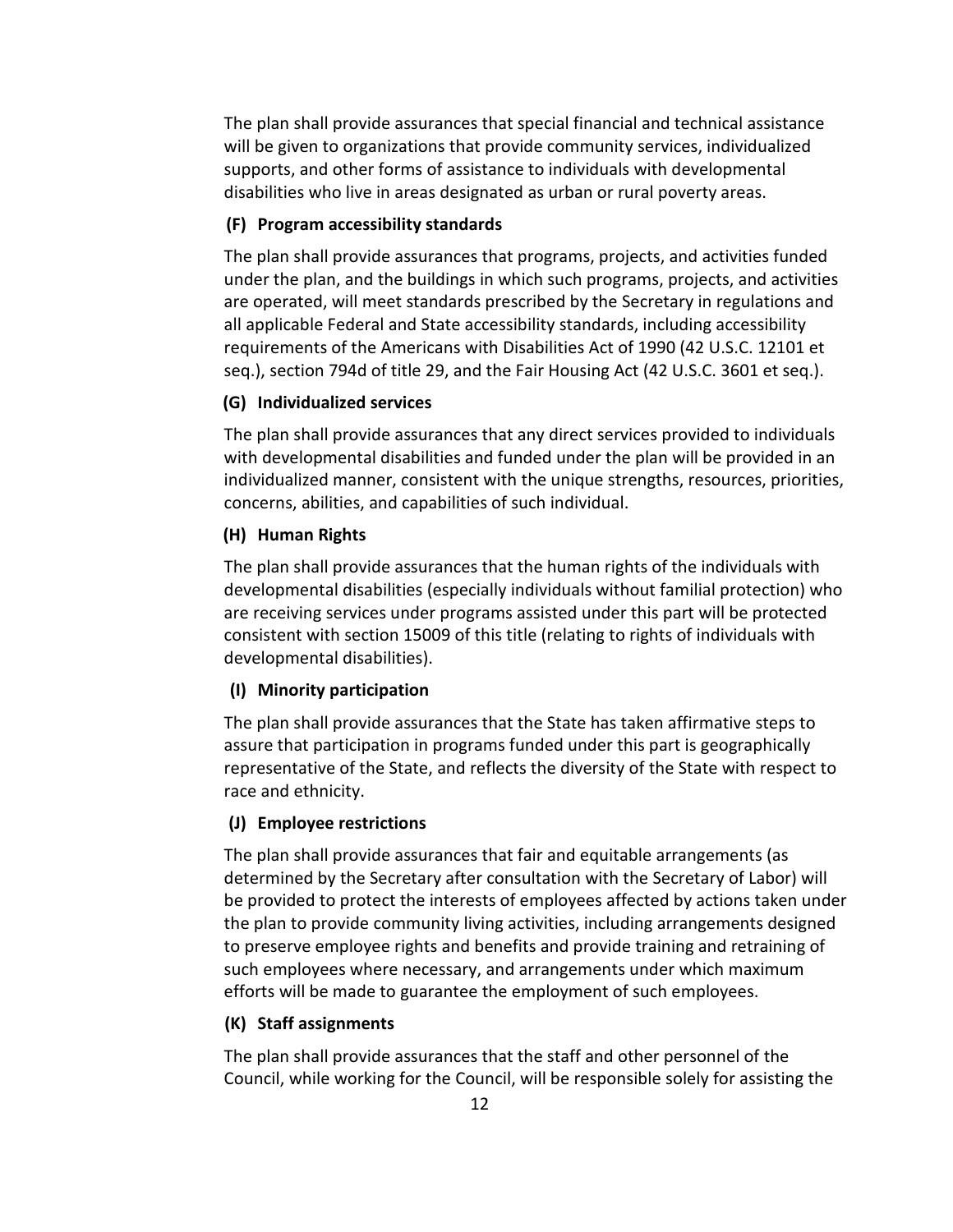Council in carrying out the duties of the Council under this part and will not be assigned duties by the designated State agency, or any other agency, office, or entity of the State.

## **(L) Noninterference**

The plan shall provide assurances that the designated State agency, and any other agency, office, or entity of the State, will not interfere with the advocacy, capacity building, and systemic change activities, budget, personnel, State plan development, or plan implementation of the Council, except that the designated State agency shall have the authority necessary to carry out the responsibilities described in section 15025(d)(3) of this title

# **(M) State quality assurances**

The plan shall provide assurances that the Council will participate in the planning, design or redesign, and monitoring of State quality assurance systems that affect individuals with developmental disabilities.

# **(N) Other assurances**

The plan shall contain such additional information and assurances as the Secretary may find necessary to carry out the provisions (including the purpose) of this part.

# **(d) Public input and review, submission, and approval**

# **(1) Public input and review**

The plan shall be based on public input. The Council shall make the plan available for public review and comment, after providing appropriate and sufficient notice in accessible formats of the opportunity for such review and comment. The Council shall revise the plan to take into account and respond to significant comments

# **(2) Consultation with the designated State agency**

Before the plan is submitted to the Secretary, the Council shall consult with the designated State agency to ensure that the State plan is consistent with State law and to obtain appropriate State plan assurances.

# **(3) Plan approval**

The Secretary shall approve any State plan and, as appropriate, amendments of such plan that comply with the provisions of subsections (a), (b), and (c) and this subsection. The Secretary may take final action to disapprove a State plan after providing reasonable notice and an opportunity for a hearing to the State.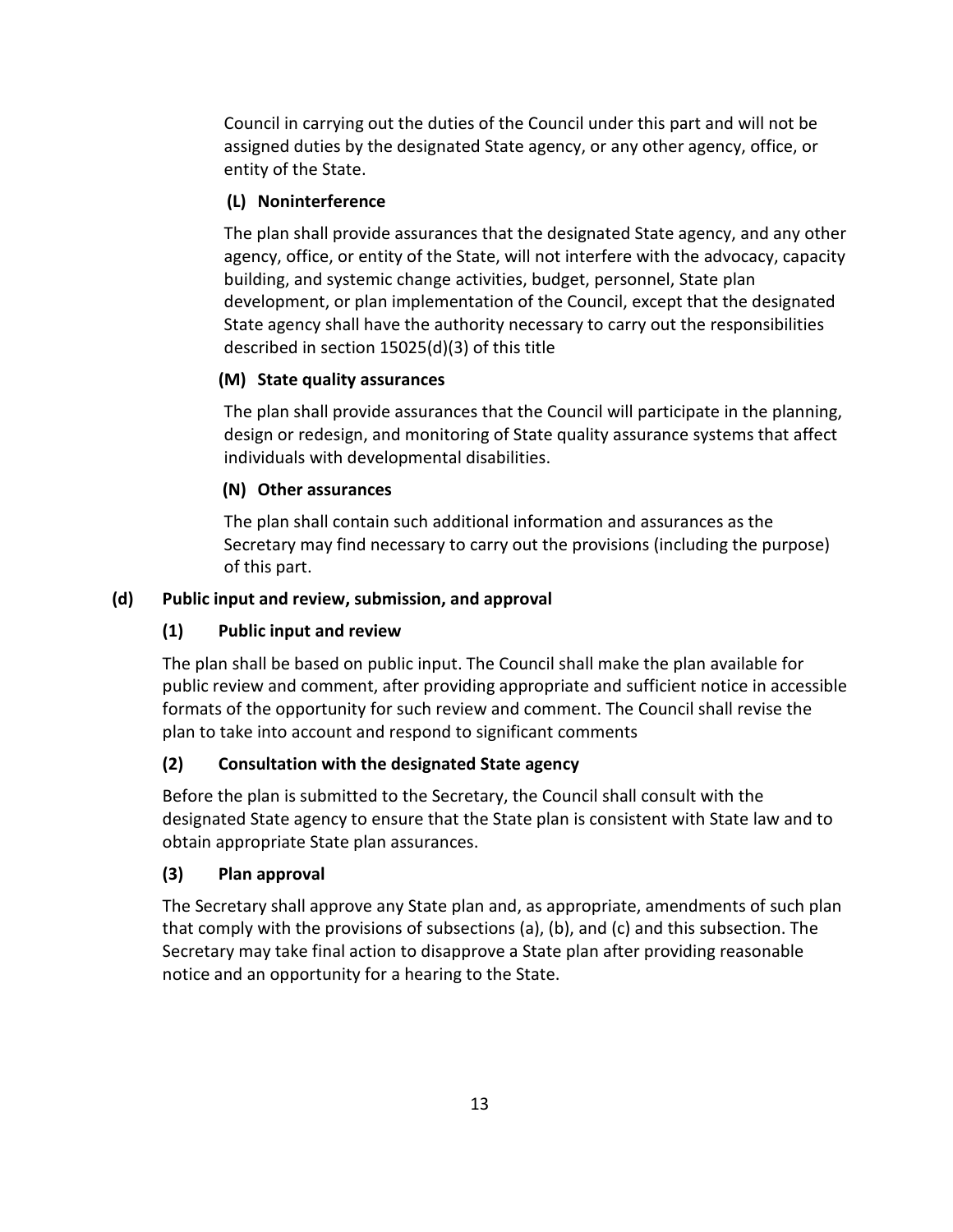

# <span id="page-16-0"></span>**Section 125 State Councils on Developmental Disabilities and designated State agencies**

#### **(a) In general**

Each State that receives assistance under this part shall establish and maintain a Council to undertake advocacy, capacity building, and systemic change activities (consistent with subsections (b) and (c) of section 15001 of this title) that contribute to a coordinated, consumerand family-centered, consumer- and family-directed, comprehensive system of community services, individualized supports, and other forms of assistance that contribute to the achievement of the purpose of this part. The Council shall have the authority to fulfill the responsibilities described in subsection (c).

#### **(b) Council membership**

#### **(1) Council appointments**

#### **(A) In general**

The members of the Council of a State shall be appointed by the Governor of the State from among the residents of that State.

#### **(B) Recommendations**

The Governor shall select members of the Council, at the discretion of the Governor, after soliciting recommendations from organizations representing a broad range of individuals with developmental disabilities and individuals interested in individuals with developmental disabilities, including the non-State agency members of the Council. The Council may, at the initiative of the Council, or on the request of the Governor, coordinate Council and public input to the Governor regarding all recommendations.

#### **(C) Representation**

The membership of the Council shall be geographically representative of the State and reflect the diversity of the State with respect to race and ethnicity.

#### **(2) Membership rotation**

The Governor shall make appropriate provisions to rotate the membership of the Council. Such provisions shall allow members to continue to serve on the Council until such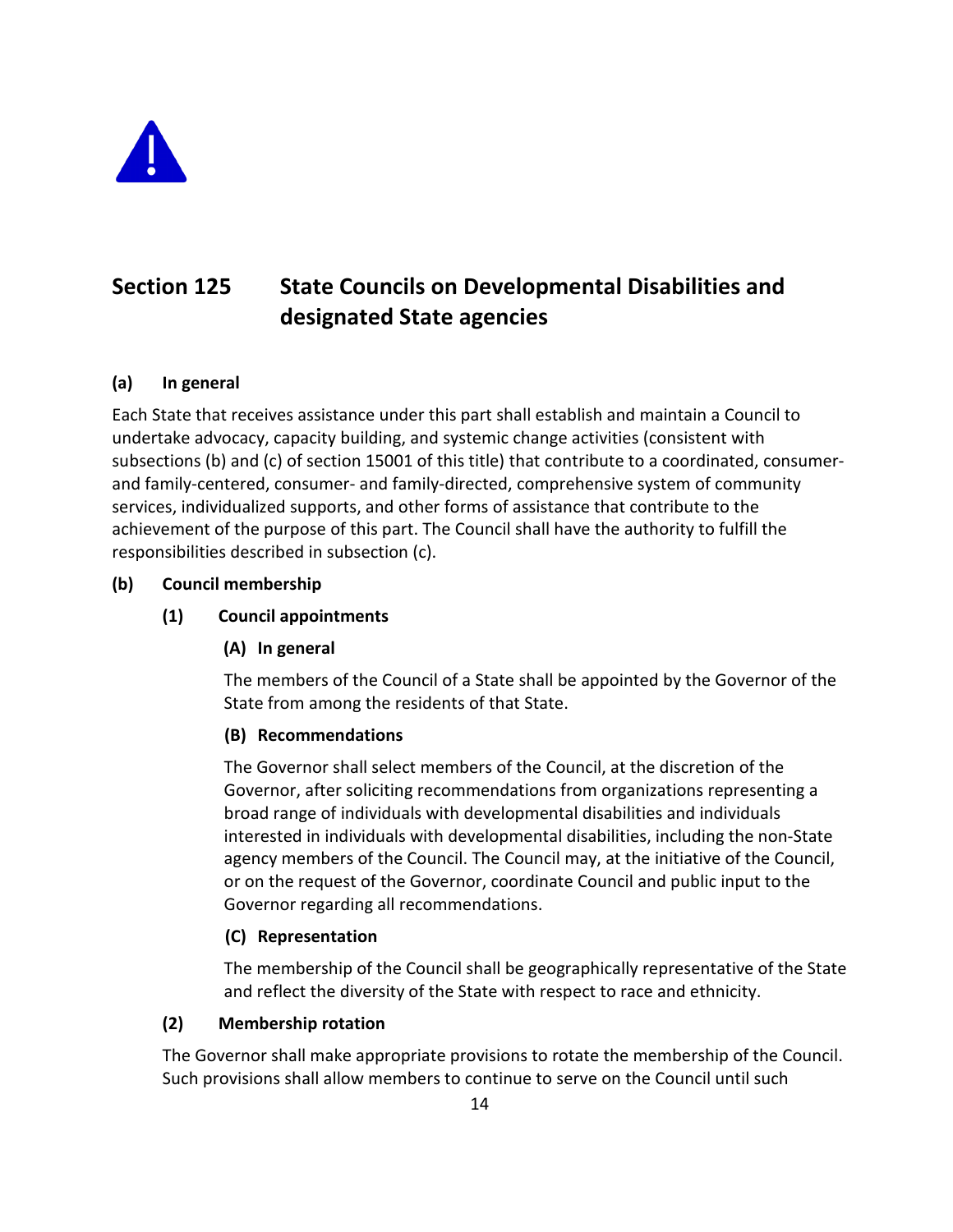members' successors are appointed. The Council shall notify the Governor regarding membership requirements of the Council, and shall notify the Governor when vacancies on the Council remain unfilled for a significant period of time.



# **This part requires that people with DD and their families be the biggest part of the council.**

- **(3) Representation of individuals with developmental disabilities** Not less than 60 percent of the membership of each Council shall consist of individuals who are—
	- **(A)**
		- **(i)** individuals with developmental disabilities;
		- **(ii)** parents or guardians of children with developmental disabilities; or
		- **(iii)** immediate relatives or guardians of adults with mentally impairing developmental disabilities who cannot advocate for themselves; and
	- **(B)** not employees of a State agency that receives funds or provides services under this part, and who are not managing employees (as defined in section 1126(b) of the Social Security Act (42 U.S.C. 1320a–5(b)) of any other entity that receives funds or provides services under this part.



# **This part requires councils to have state agency reps.**

- **(4) Representation of agencies and organizations**
	- **(A) In general** Each Council shall include-
		- **(i)** representatives of relevant State entities, including
			- **(I)** State entities that administer funds provided under Federal laws related to individuals with disabilities, including the Rehabilitation Act of 1973 (29 U.S.C. 701 et seq.), the Individuals with Disabilities Education Act (20 U.S.C. 1400 et seq.), the Older Americans Act of 1965 (42 U.S.C. 3001 et seq.), and titles V and XIX of the Social Security Act (42 U.S.C. 701 et seq. and 1396 et seq.);
			- **(II)** Centers in the State; and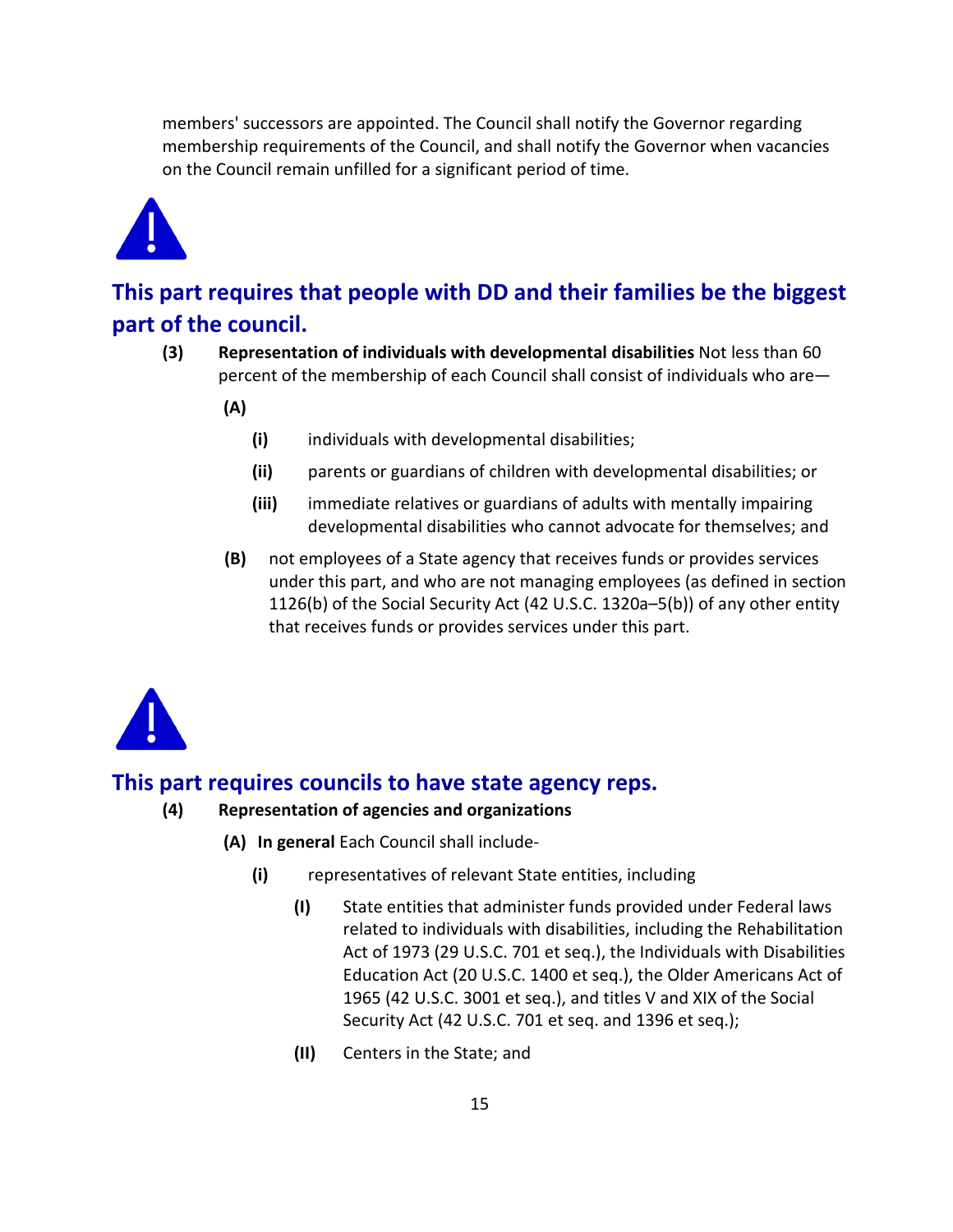- **(III)** the State protection and advocacy system; and
- **(ii)** representatives, at all times, of local and nongovernmental agencies, and private nonprofit groups concerned with services for individuals with developmental disabilities in the State in which such agencies and groups are located

**(B) Authority and limitations** The representatives described in subparagraph (A) shall:

- **(i)** have sufficient authority to engage in policy planning and implementation on behalf of the department, agency, or program such representatives represent; and
- **(ii)** recuse themselves from any discussion of grants or contracts for which such representatives' departments, agencies, or programs are grantees, contractors, or applicants and comply with the conflict of interest assurance requirement under section 15024(c)(5)(D) of this title.
- **(5) Composition of membership with developmental disabilities** of the members of the Council described in paragraph (3)
	- **(A)** 1/3 shall be individuals with developmental disabilities described in paragraph (3)(A)(i);
	- **(B)** 1/3 shall be parents or guardians of children with developmental disabilities described in paragraph (3)(A)(ii), or immediate relatives or guardians of adults with developmental disabilities described in paragraph (3)(A)(iii); and
	- **(C)** 1/3 shall be a combination of individuals described in paragraph (3)(A)

## **(6) Institutionalized individuals**

## **(A) In general**

Of the members of the Council described in paragraph (5), at least 1 shall be an immediate relative or guardian of an individual with a developmental disability who resides or previously resided in an institution or shall be an individual with a developmental disability who resides or previously resided in an institution.

## **(B) Limitation**

Subparagraph (A) shall not apply with respect to a State if such an individual does not reside in that State.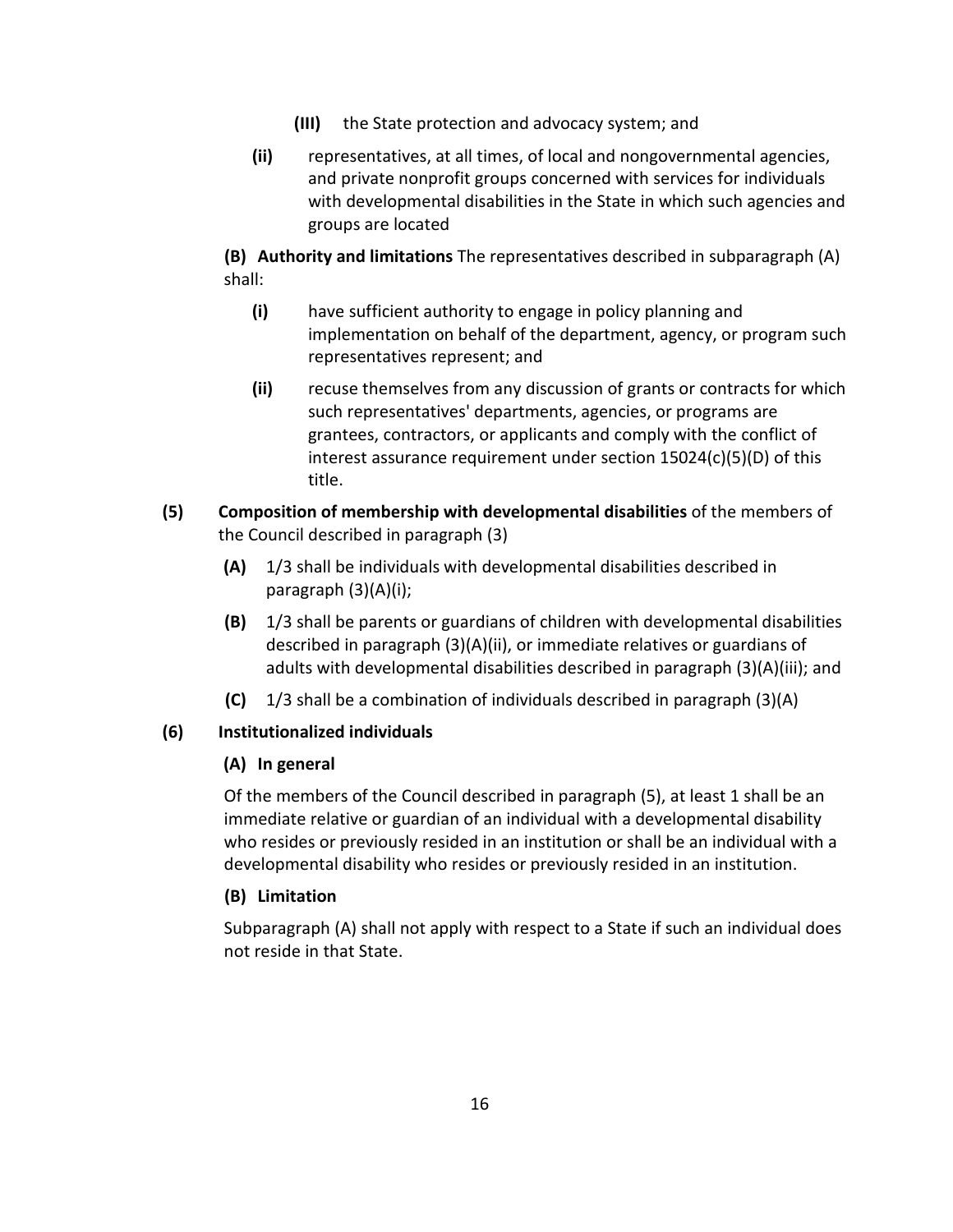

# **This part tells what councils must do.**

## **(c) Council Responsibilities**

#### **(1) In general**

A Council, through Council members, staff, consultants, contractors, or subgrantees, shall have the responsibilities described in paragraphs (2) through (10).

#### **(2) Advocacy, capacity building, and systemic change activities**

The Council shall serve as an advocate for individuals with developmental disabilities and conduct or support programs, projects, and activities that carry out the purpose of this part.

#### **(3) Examination of goals**

- **(A)** At the end of each grant year, each Council shall
- **(B)** determine the extent to which each goal of the Council was achieved for that year;
- **(C)** determine to the extent that each goal was not achieved, the factors that impeded the achievement;
- **(D)** determine needs that require amendment of the 5-year strategic State plan required under section 15024 of this title;
- **(E)** separately determine the information on the self-advocacy goal described in section 15024(c)(4)(A)(ii) of this title; and
- **(F)** determine customer satisfaction with Council supported or conducted activities.

#### **(4) State plan development**

The Council shall develop the State plan and submit the State plan to the Secretary after consultation with the designated State agency under the State plan. Such consultation shall be solely for the purposes of obtaining State assurances and ensuring consistency of the plan with State law.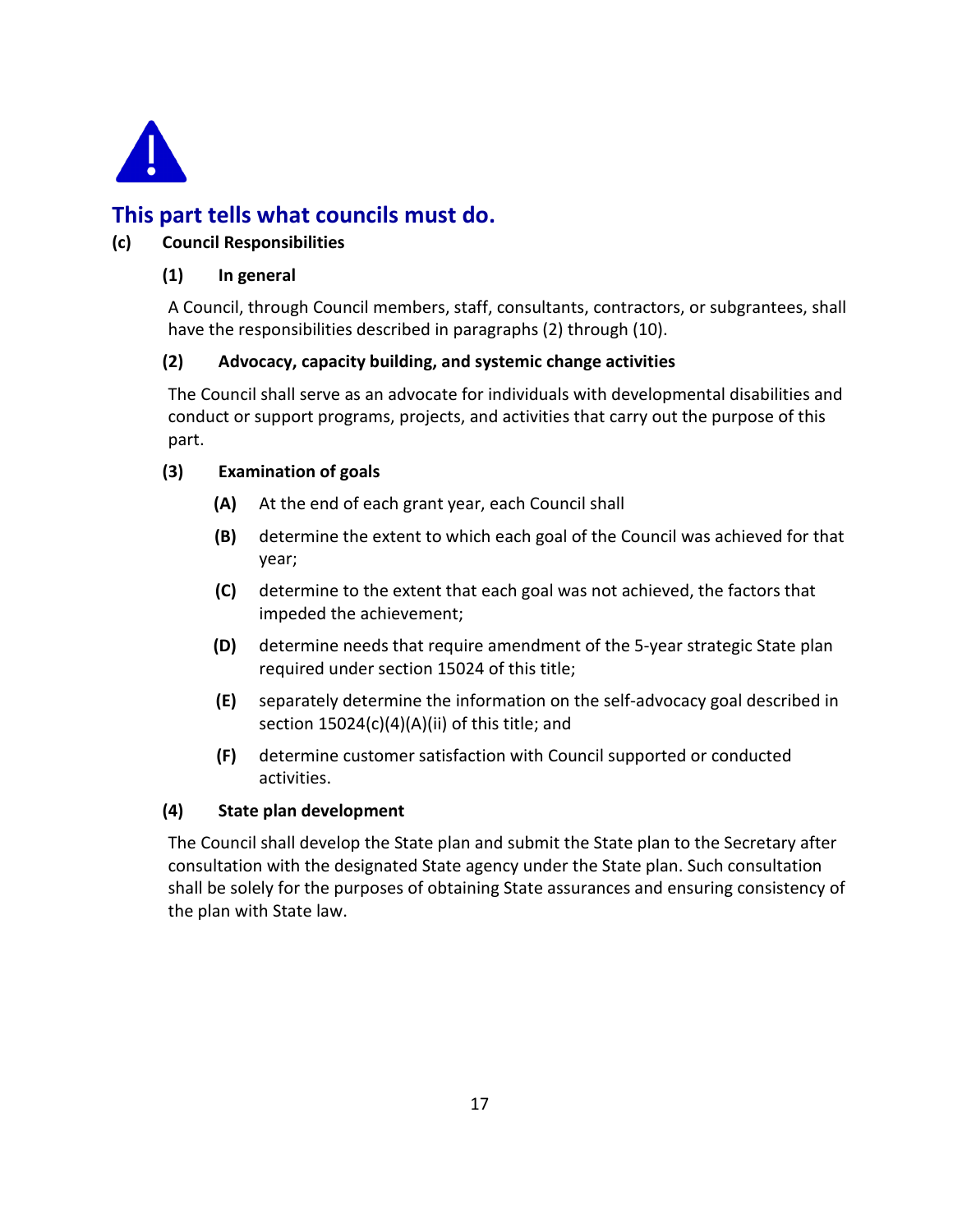

# **Below are ways a council can meet their plan goals. They are called "sanctioned activities".**

#### **(5) State plan implementation**

#### **(A) In general**

The Council shall implement the State plan by conducting and supporting advocacy, capacity building, and systemic change activities such as those described in subparagraphs (B) through (L).

#### **(B) Outreach**

The Council may support and conduct outreach activities to identify individuals with developmental disabilities and their families who otherwise might not come to the attention of the Council and assist and enable the individuals and families to obtain services, individualized supports, and other forms of assistance, including access to special adaptation of generic community services or specialized services.

#### **(C) Training**

The Council may support and conduct training for persons who are individuals with developmental disabilities, their families, and personnel (including professionals, paraprofessionals, students, volunteers, and other community members) to enable such persons to obtain access to, or to provide, community services, individualized supports, and other forms of assistance, including special adaptation of generic community services or specialized services for individuals with developmental disabilities and their families. To the extent that the Council supports or conducts training activities under this subparagraph, such activities shall contribute to the achievement of the purpose of this part

#### **(D) Technical assistance**

The Council may support and conduct technical assistance activities to assist public and private entities to contribute to the achievement of the purpose of this part.

#### **(E) Supporting and educating communities**

The Council may support and conduct activities to assist neighborhoods and communities to respond positively to individuals with developmental disabilities and their families—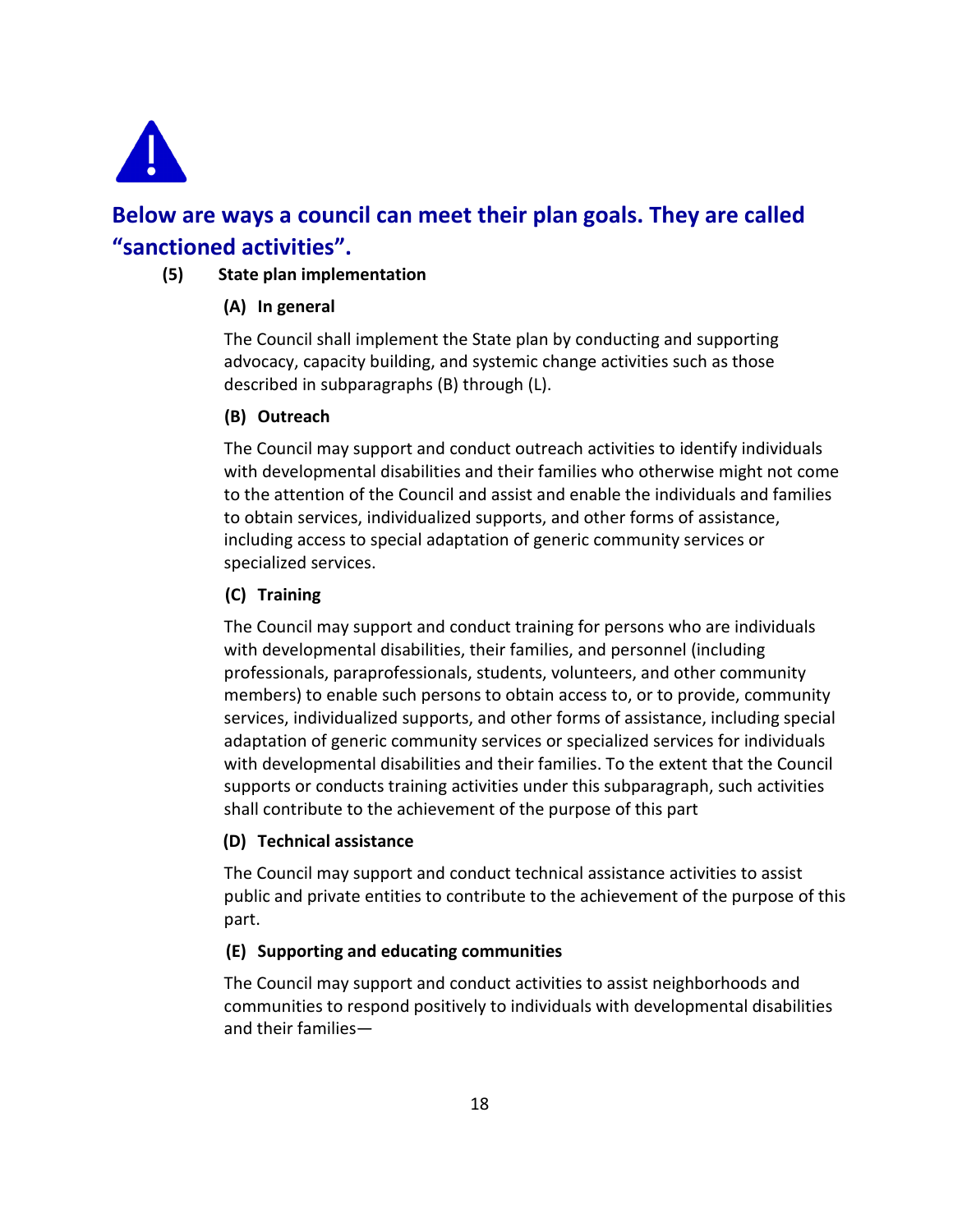- **(i)** by encouraging local networks to provide informal and formal supports;
- **(ii)** through education; and
- **(iii)** by enabling neighborhoods and communities to offer such individuals and their families access to and use of services, resources, and opportunities.

#### **(F) Interagency collaboration and coordination**

The Council may support and conduct activities to promote interagency collaboration and coordination to better serve, support, assist, or advocate for individuals with developmental disabilities and their families.

## **(G) Coordination with related councils, committees, and programs**

The Council may support and conduct activities to enhance coordination of services with

- **(i)** other councils, entities, or committees, authorized by Federal or State law, concerning individuals with disabilities (such as the State interagency coordinating council established under part C of the Individuals with Disabilities Education Act (20 U.S.C. 1431 et seq.), the State Rehabilitation Council and the Statewide Independent Living Council established under the Rehabilitation Act of 1973 (29 U.S.C. 701 et seq.), the State mental health planning council established under subtitle B $\frac{1}{2}$  $\frac{1}{2}$  $\frac{1}{2}$  of title XIX of the Public Health Service Act [42 U.S.C. 300x et seq.], and the activities authorized under section 3003 or 3004 of title 29, and entities carrying out other similar councils, entities, or committees);
- **(ii)** parent training and information centers under part D of the Individuals with Disabilities Education Act (20 U.S.C. 1451 et seq.) and other entities carrying out federally funded projects that assist parents of children with disabilities; and
- **(iii)** other groups interested in advocacy, capacity building, and systemic change activities to benefit individuals with disabilities.

#### **(H) Barrier elimination, systems design and redesign**

The Council may support and conduct activities to eliminate barriers to access and use of community services by individuals with developmental disabilities, enhance systems design and redesign, and enhance citizen participation to address issues identified in the State plan.

## **(I) Coalition development and citizen participation**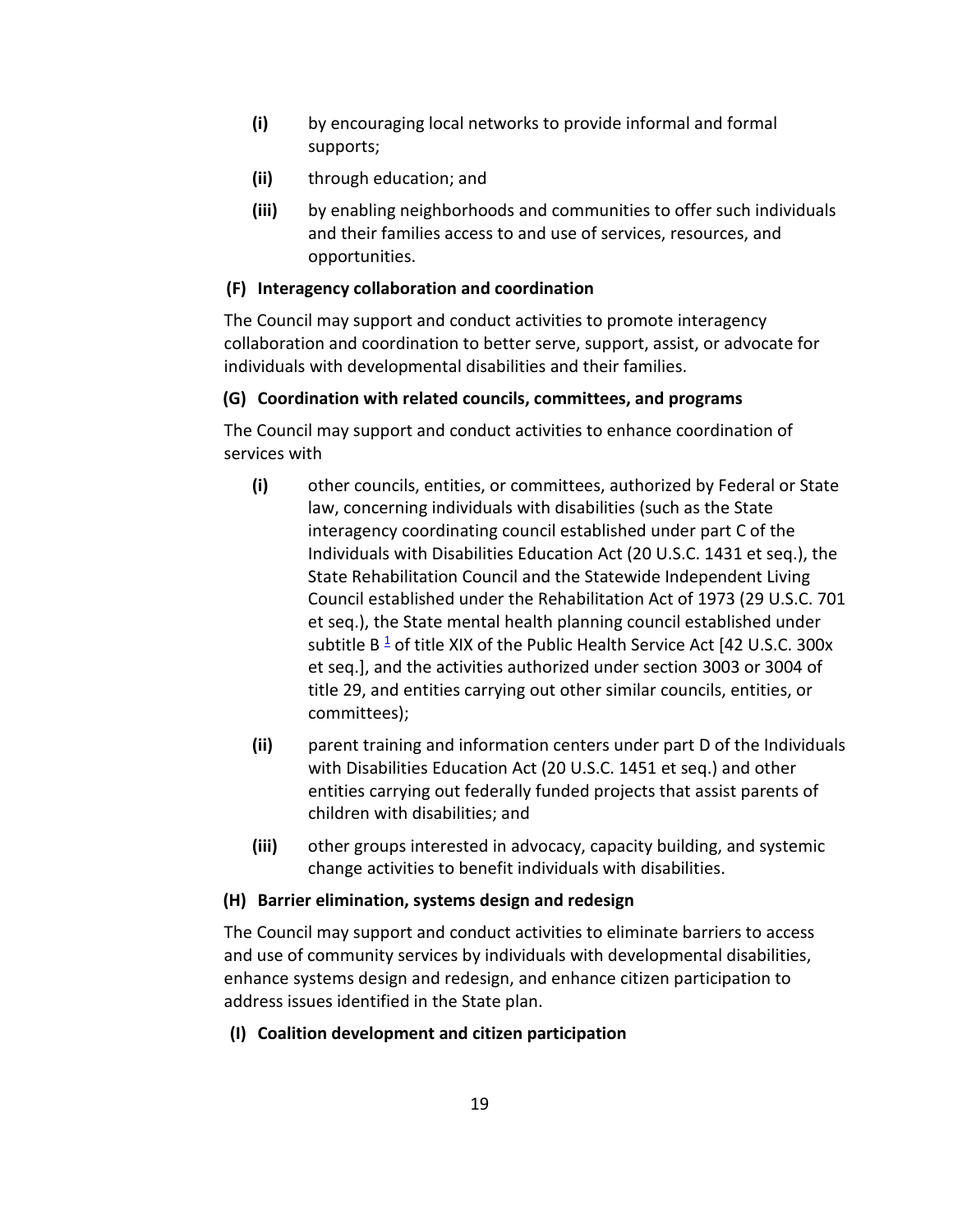The Council may support and conduct activities to educate the public about the capabilities, preferences, and needs of individuals with developmental disabilities and their families and to develop and support coalitions that support the policy agenda of the Council, including training in self-advocacy, education of policymakers, and citizen leadership skills.

#### **(J) Informing Policymakers**

The Council may support and conduct activities to provide information to policymakers by supporting and conducting studies and analyses, gathering information, and developing and disseminating model policies and procedures, information, approaches, strategies, findings, conclusions, and recommendations. The Council may provide the information directly to Federal, State, and local policymakers, including Congress, the Federal executive branch, the Governors, State legislatures, and State agencies, in order to increase the ability of such policymakers to offer opportunities and to enhance or adapt generic services to meet the needs of, or provide specialized services to, individuals with developmental disabilities and their families.

#### **(K) Demonstration of new approaches to services and supports**

#### **(i) In general**

The Council may support and conduct, on a time-limited basis, activities to demonstrate new approaches to serving individuals with developmental disabilities that are a part of an overall strategy for systemic change. The strategy may involve the education of policymakers and the public about how to deliver effectively, to individuals with developmental disabilities and their families, services, supports, and assistance that contribute to the achievement of the purpose of this part.

#### **(ii) Sources of funding**

The Council may carry out this subparagraph by supporting and conducting demonstration activities through sources of funding other than funding provided under this part, and by assisting entities conducting demonstration activities to develop strategies for securing funding from other sources

#### **(L) Other activities**

The Council may support and conduct other advocacy, capacity building, and systemic change activities to promote the development of a coordinated, consumer- and family-centered, consumer- and family-directed, comprehensive system of community services, individualized supports, and other forms of assistance that contribute to the achievement of the purpose of this part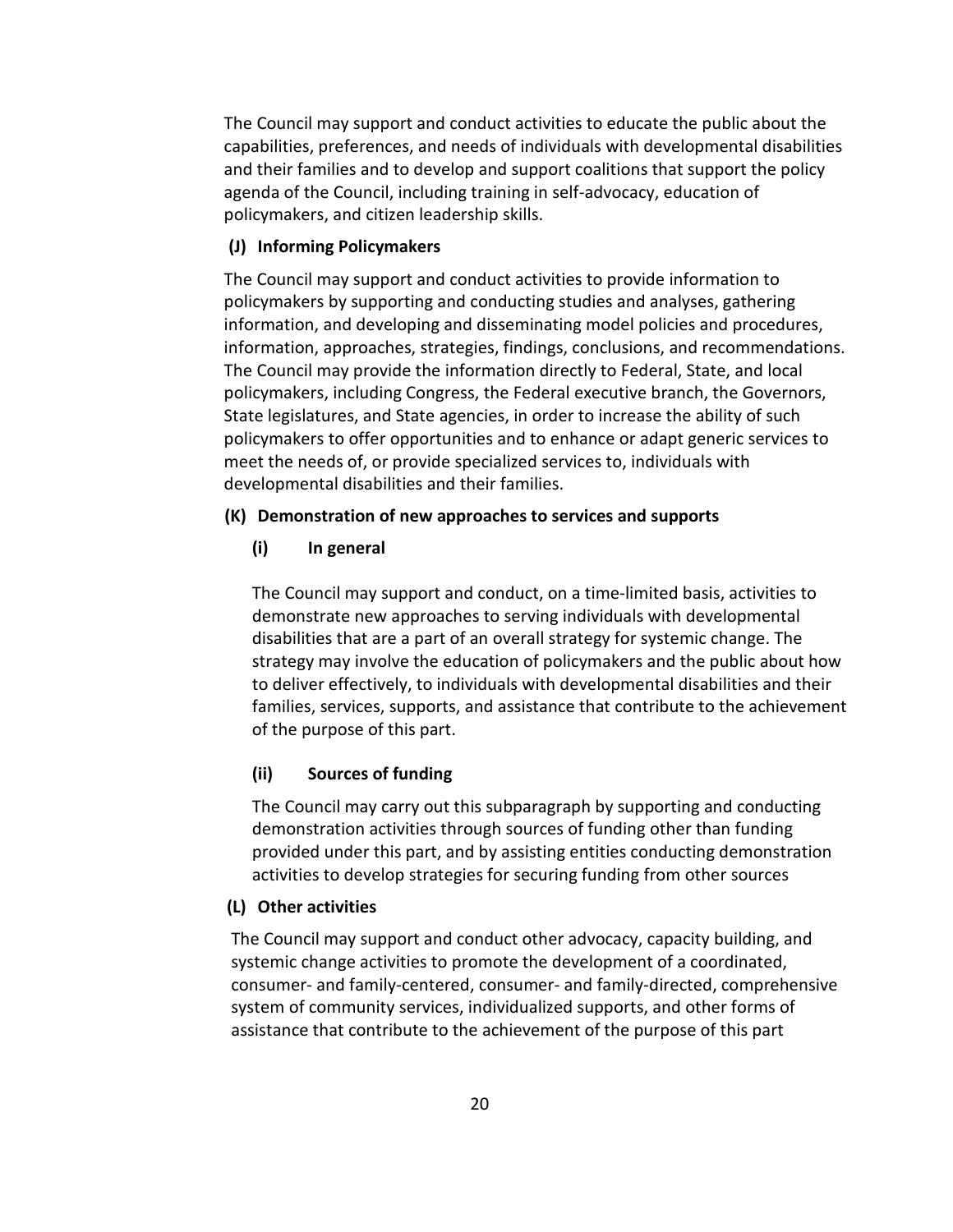#### **(6) Review of designated State agency**

The Council shall periodically review the designated State agency and activities carried out under this part by the designated State agency and make any recommendations for change to the Governor.



# **This part requires a council to report each year on how it spent the money it received for its plan and activities.**

#### **(7) Reports**

Beginning in fiscal year 2002, the Council shall annually prepare and transmit to the Secretary a report. Each report shall be in a form prescribed by the Secretary by regulation under section 15004(b) of this title. Each report shall contain information about the progress made by the Council in achieving the goals of the Council (as specified in section 15024(c)(4) of this title), including

- **(A)** a description of the extent to which the goals were achieved;
- **(B)** a description of the strategies that contributed to achieving the goals**;**
- **(C)** to the extent to which the goals were not achieved, a description of factors that impeded the achievement;
- **(D)** separate information on the self-advocacy goal described in section 15024(c)(4)(A)(ii) of this title;
- **(E)**
	- **(i)** as appropriate, an update on the results of the comprehensive review and analysis described in section 15024(c)(3) of this title; and
	- **(ii)** information on consumer satisfaction with Council supported or conducted activities;
- **(F)**
- **(i)** a description of the adequacy of health care and other services, supports, and assistance that individuals with developmental disabilities in Intermediate Care Facilities (Mental Retardation) receive; and
- **(ii)** a description of the adequacy of health care and other services, supports, and assistance that individuals with developmental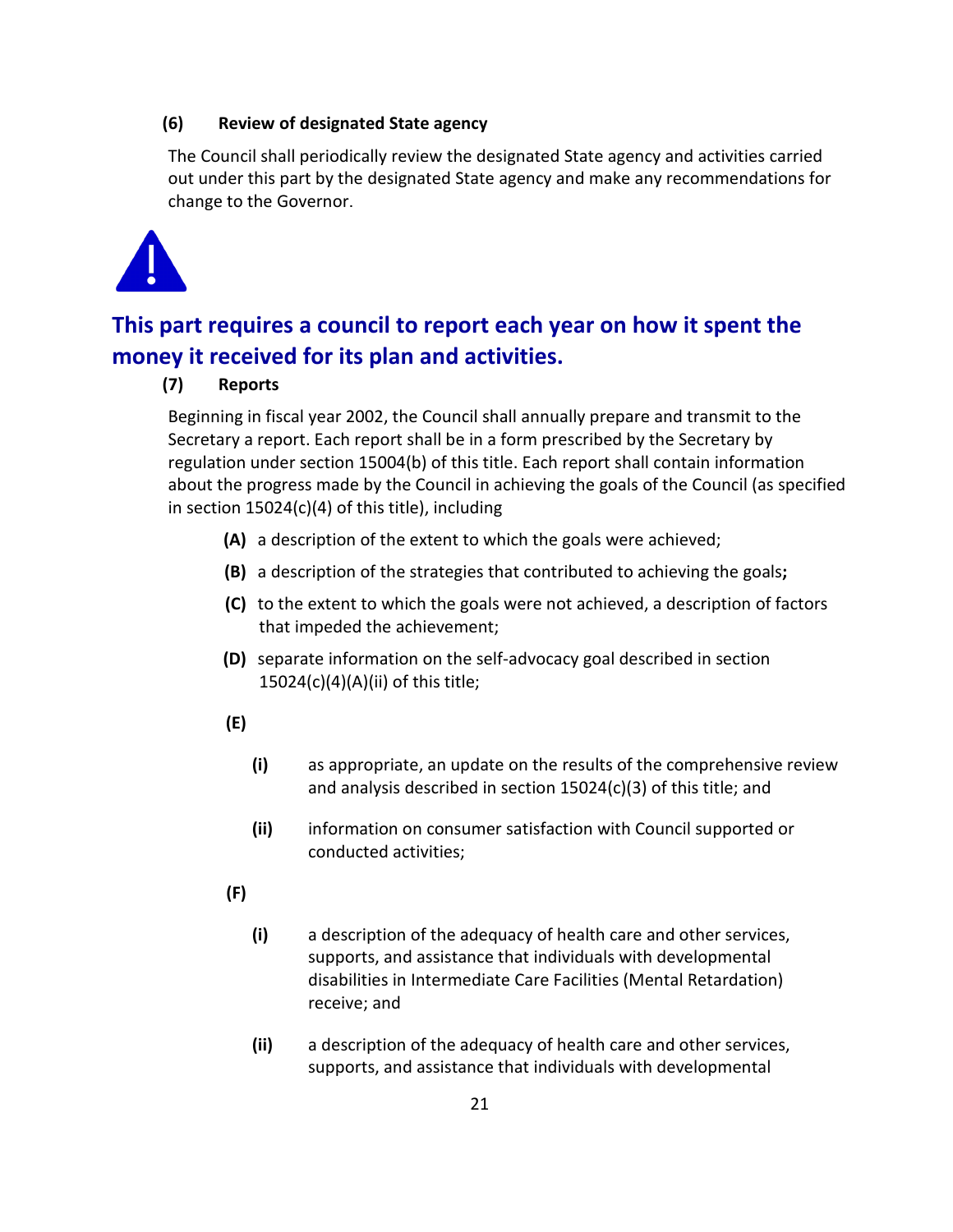disabilities served through home and community-based waivers (authorized under section 1915(c) of the Social Security Act (42 U.S.C. 1396n(c)) receive;

- **(G)** an accounting of the manner in which funds paid to the State under this part for a fiscal year were expended;
- **(H) a description of**
	- **(i)** resources made available to carry out activities to assist individuals with developmental disabilities that are directly attributable to Council actions; and
	- **(ii)** resources made available for such activities that are undertaken by the Council in collaboration with other entities; and
- **(I)** a description of the method by which the Council will widely disseminate the annual report to affected constituencies and the general public and will assure that the report is available in accessible formats.



# **This part requires a council to have certain items in its budget, its plan for spending the money.**

#### **(8) Budget**

Each Council shall prepare, approve, and implement a budget using amounts paid to the State under this part to fund and implement all programs, projects, and activities carried out under this part, including—

## **(A)**

- **(i)** conducting such hearings and forums as the Council may determine to be necessary to carry out the duties of the Council; and
- **(ii)** as determined in Council policy—
- **(I)** reimbursing members of the Council for reasonable and necessary expenses (including expenses for child care and personal assistance services) for attending Council meetings and performing Council duties;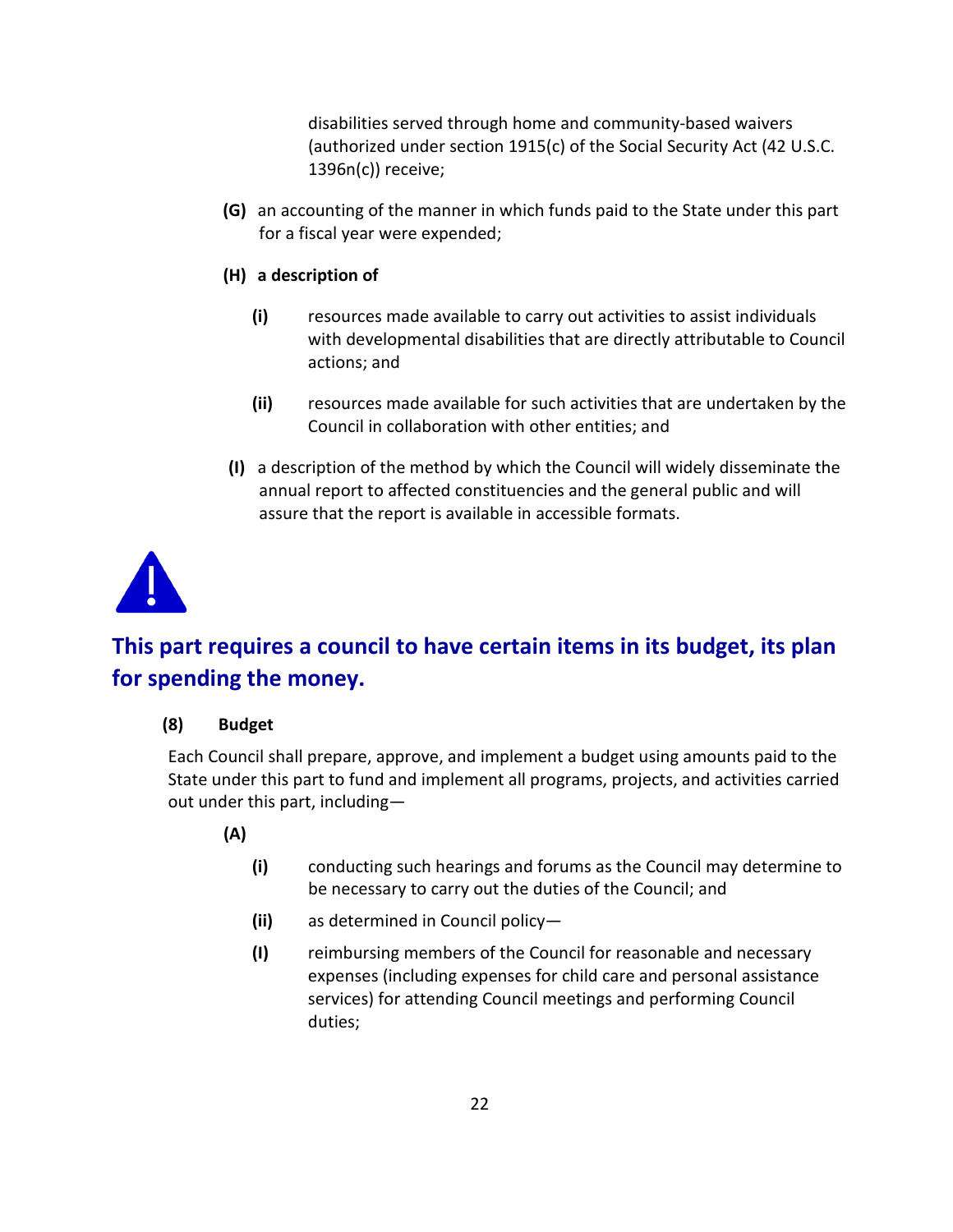- **(II)** paying a stipend to a member of the Council, if such member is not employed or must forfeit wages from other employment, to attend Council meetings and perform other Council duties;
- **(III)** supporting Council member and staff travel to authorized training and technical assistance activities including in-service training and leadership development activities; and
- **(IV)** carrying out appropriate subcontracting activities;
- **(B)** hiring and maintaining such numbers and types of staff (qualified by training and experience) and obtaining the services of such professional, consulting, technical, and clerical staff (qualified by training and experience), consistent with State law, as the Council determines to be necessary to carry out the functions of the Council under this part, except that such State shall not apply hiring freezes, reductions in force, prohibitions on travel, or other policies to the staff of the Council, to the extent that such policies would impact the staff or functions funded with Federal funds, or would prevent the Council from carrying out the functions of the Council under this part; and
- **(C)** directing the expenditure of funds for grants, contracts, interagency agreements that are binding contracts, and other activities authorized by the State plan approved under section 15024 of this title.



# **This part lists the rules for council staff.**

#### **(9) Staff hiring and supervision**

The Council shall, consistent with State law, recruit and hire a Director of the Council, should the position of Director become vacant, and supervise and annually evaluate the Director. The Director shall hire, supervise, and annually evaluate the staff of the Council. Council recruitment, hiring, and dismissal of staff shall be conducted in a manner consistent with Federal and State nondiscrimination laws. Dismissal of personnel shall be conducted in a manner consistent with State law and personnel policies.

#### **(10) Staff assignments**

The staff of the Council, while working for the Council, shall be responsible solely for assisting the Council in carrying out the duties of the Council under this part and shall not be assigned duties by the designated State agency or any other agency or entity of the State.

#### **(11) Construction**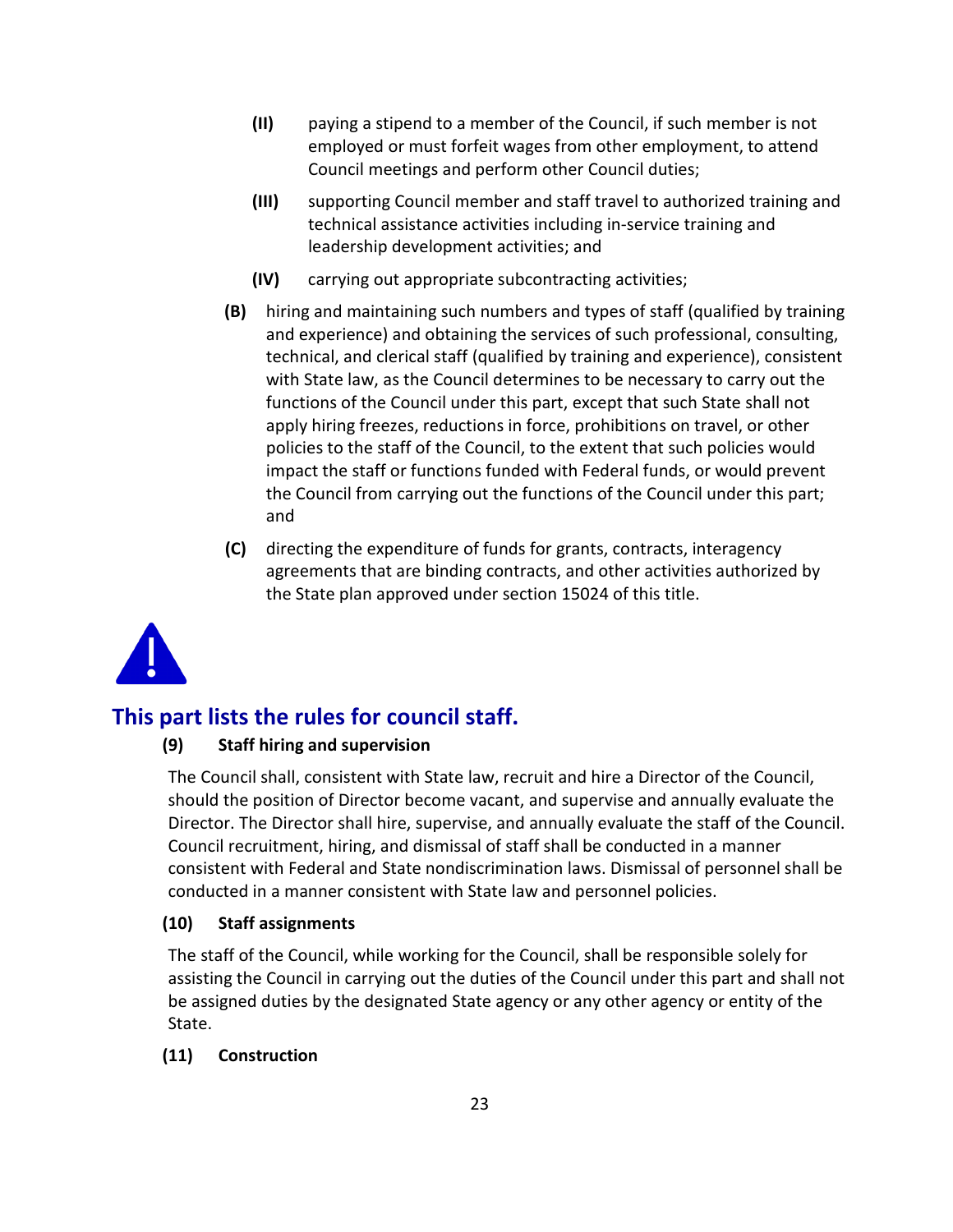Nothing in this subchapter shall be construed to authorize a Council to direct, control, or exercise any policymaking authority or administrative authority over any program assisted under the Rehabilitation Act of 1973 (29 U.S.C. 701 et seq.) or the Individuals with Disabilities Education Act (20 U.S.C. 1400 et seq.).



# **Most councils will need another state agency to help them with state operations. This is called a designated state agency or DSA.**

#### **(d) Designated State agency**

#### **(1) In general**

Each State that receives assistance under this part shall designate a State agency that shall, on behalf of the State, provide support to the Council. After April 6, 1994, any designation of a State agency under this paragraph shall be made in accordance with the requirements of this subsection.

#### **(2) Designation**

#### **(A) Type of agency**

Except as provided in this subsection, the designated State agency shall be—

- **(i)** the Council if such Council may be the designated State agency under the laws of the State;
- **(ii)** a State agency that does not provide or pay for services for individuals with developmental disabilities; or
- **(iii)** a State office, including the immediate office of the Governor of the State or a State planning office.

#### **(B) Conditions for continuation of State service agency designation**

#### **(i) Designation before April 6, 1994**

If a State agency that provides or pays for services for individuals with developmental disabilities was a designated State agency for purposes of part B of the Developmental Disabilities Assistance and Bill of Rights Act on April 6, 1994, and the Governor of the State (or the legislature, where appropriate and in accordance with State law) determines prior to June 30, 1994, not to change the designation of such agency, such agency may continue to be a designated State agency for purposes of this part.

#### **(ii) Criteria for continued designation**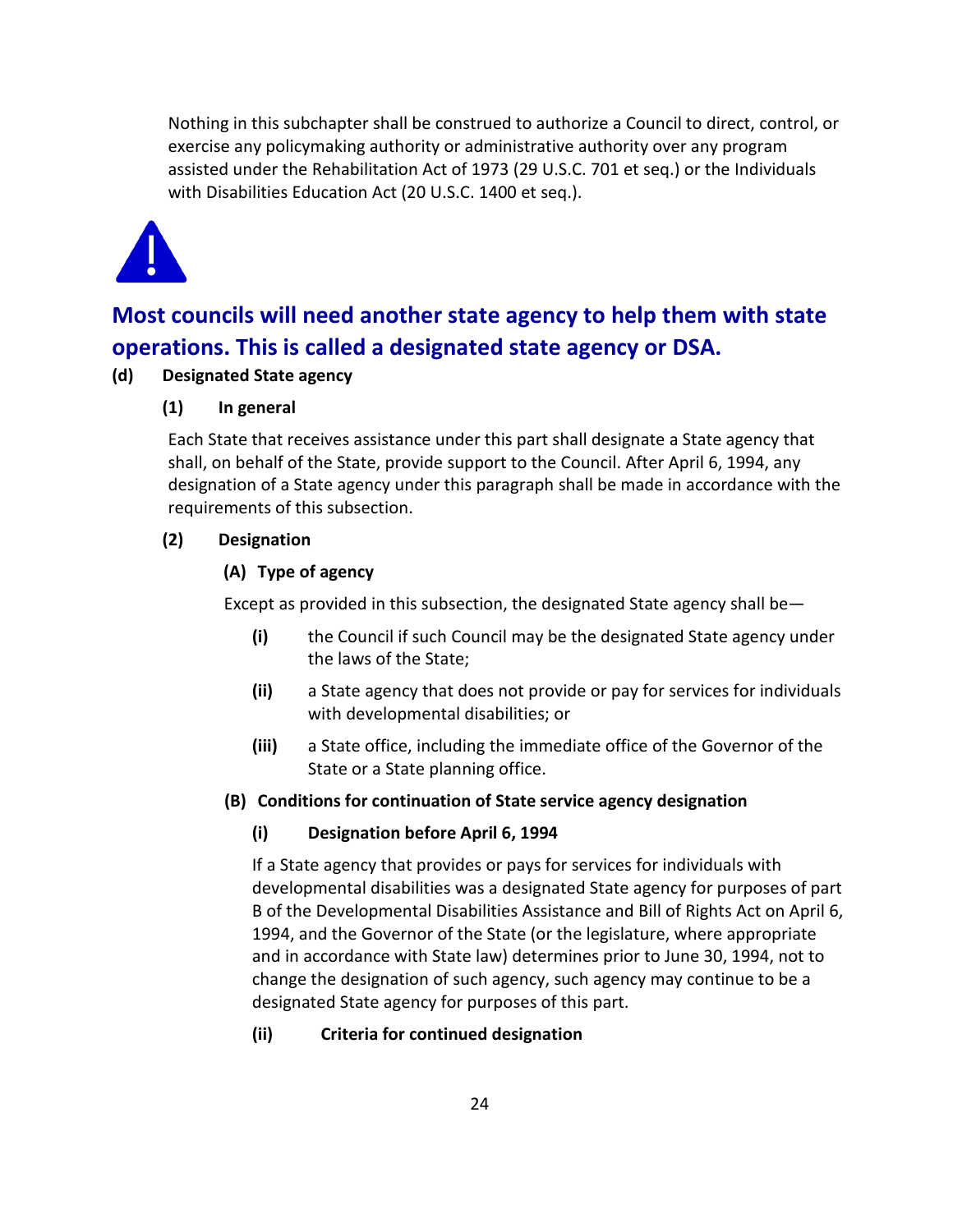The determination, at the discretion of the Governor (or the legislature, as the case may be), shall be made after—

- **(I)** the Governor has considered the comments and recommendations of the general public and a majority of the non-State agency members of the Council with respect to the designation of such State agency; and
- **(II)** the Governor (or the legislature, as the case may be) has made an independent assessment that the designation of such agency will not interfere with the budget, personnel, priorities, or other action of the Council, and the ability of the Council to serve as an independent advocate for individuals with developmental disabilities.

#### **(C) Review of designation**

The Council may request a review of and change in the designation of the designated State agency by the Governor (or the legislature, as the case may be). The Council shall provide documentation concerning the reason the Council desires a change to be made and make a recommendation to the Governor (or the legislature, as the case may be) regarding a preferred designated State agency.

#### **(D) Appeal of designation**

After the review is completed under subparagraph (C), a majority of the non-State agency members of the Council may appeal to the Secretary for a review of and change in the designation of the designated State agency if the ability of the Council to serve as an independent advocate is not assured because of the actions or inactions of the designated State agency.



# **This part describes what a designated state agency does for a council.**

#### **(3) Responsibilities**

#### **(A) In general**

The designated State agency shall, on behalf of the State, have the responsibilities described in subparagraphs (B) through (G).

#### **(B) Support services**

The designated State agency shall provide required assurances and support services as requested by and negotiated with the Council.

**(C) Fiscal responsibilities**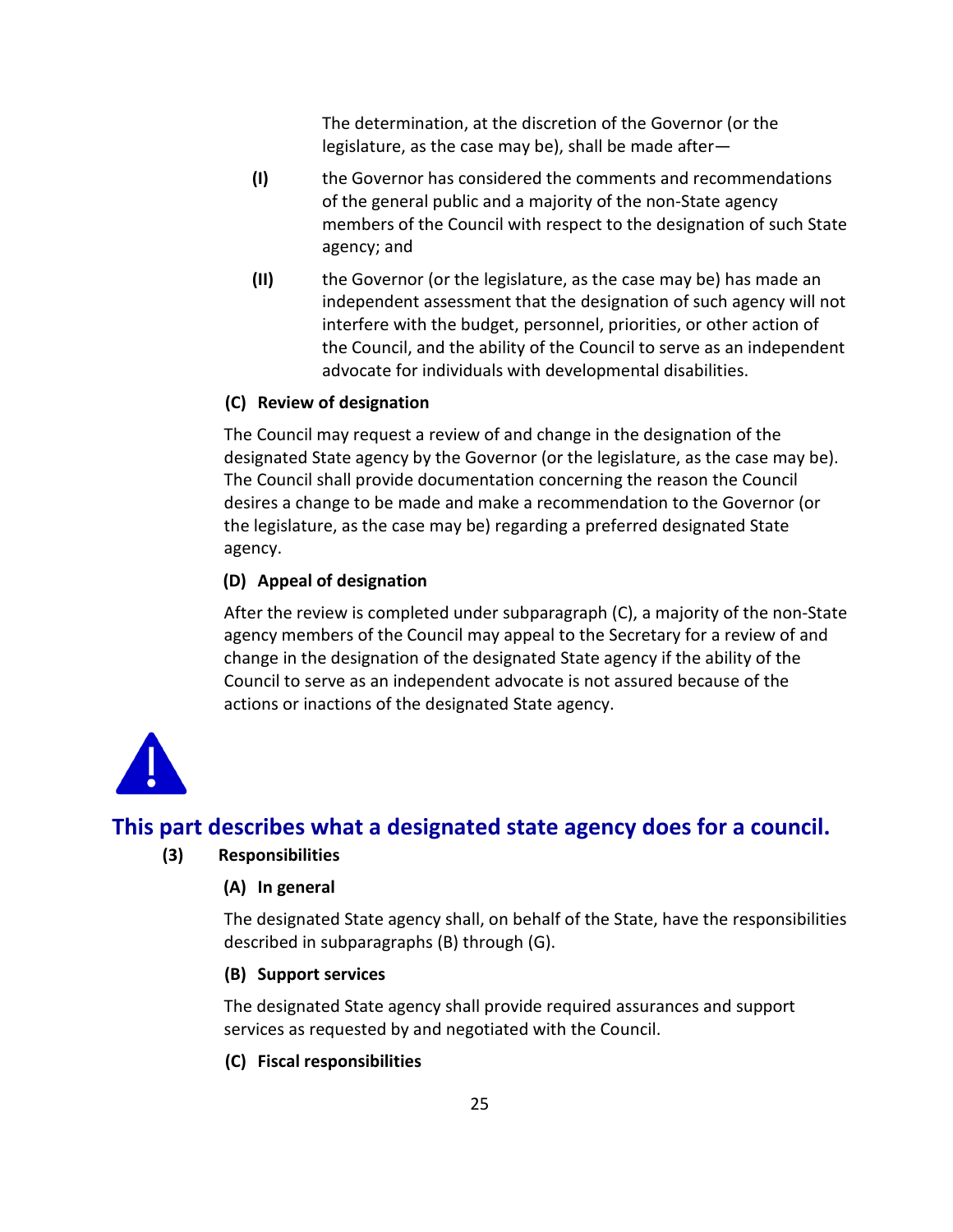The designated State agency shall—

- **(i)** receive, account for, and disburse funds under this part based on the State plan required in section 15024 of this title; and
- **(ii)** provide for such fiscal control and fund accounting procedures as may be necessary to assure the proper disbursement of, and accounting for, funds paid to the State under this part.

#### **(D) Records, access, and financial reports**

The designated State agency shall keep and provide access to such records as the Secretary and the Council may determine to be necessary. The designated State agency, if other than the Council, shall provide timely financial reports at the request of the Council regarding the status of expenditures, obligations, and liquidation by the agency or the Council, and the use of the Federal and non-Federal shares described in section 15026 of this title, by the agency or the Council.

#### **(E) Non-Federal share**

The designated State agency, if other than the Council, shall provide the required non-Federal share described in section 15026(c) of this title.

#### **(F) Assurances**

The designated State agency shall assist the Council in obtaining the appropriate State plan assurances and in ensuring that the plan is consistent with State law.

## **(G) Memorandum of understanding**

On the request of the Council, the designated State agency shall enter into a memorandum of understanding with the Council delineating the roles and responsibilities of the designated State agency.

## **(4) Use of funds for designated State agency responsibilities**

#### **(A) Condition for Federal funding**

## **(i) In general**

The Secretary shall provide amounts to a State under section 15024(c)(5)(B)(vi) of this title for a fiscal year only if the State expends an amount from State sources for carrying out the responsibilities of the designated State agency under paragraph (3) for the fiscal year that is not less than the total amount the State expended from such sources for carrying out similar responsibilities for the previous fiscal year.

#### **(ii) Exception**

Clause (i) shall not apply in a year in which the Council is the designated State agency.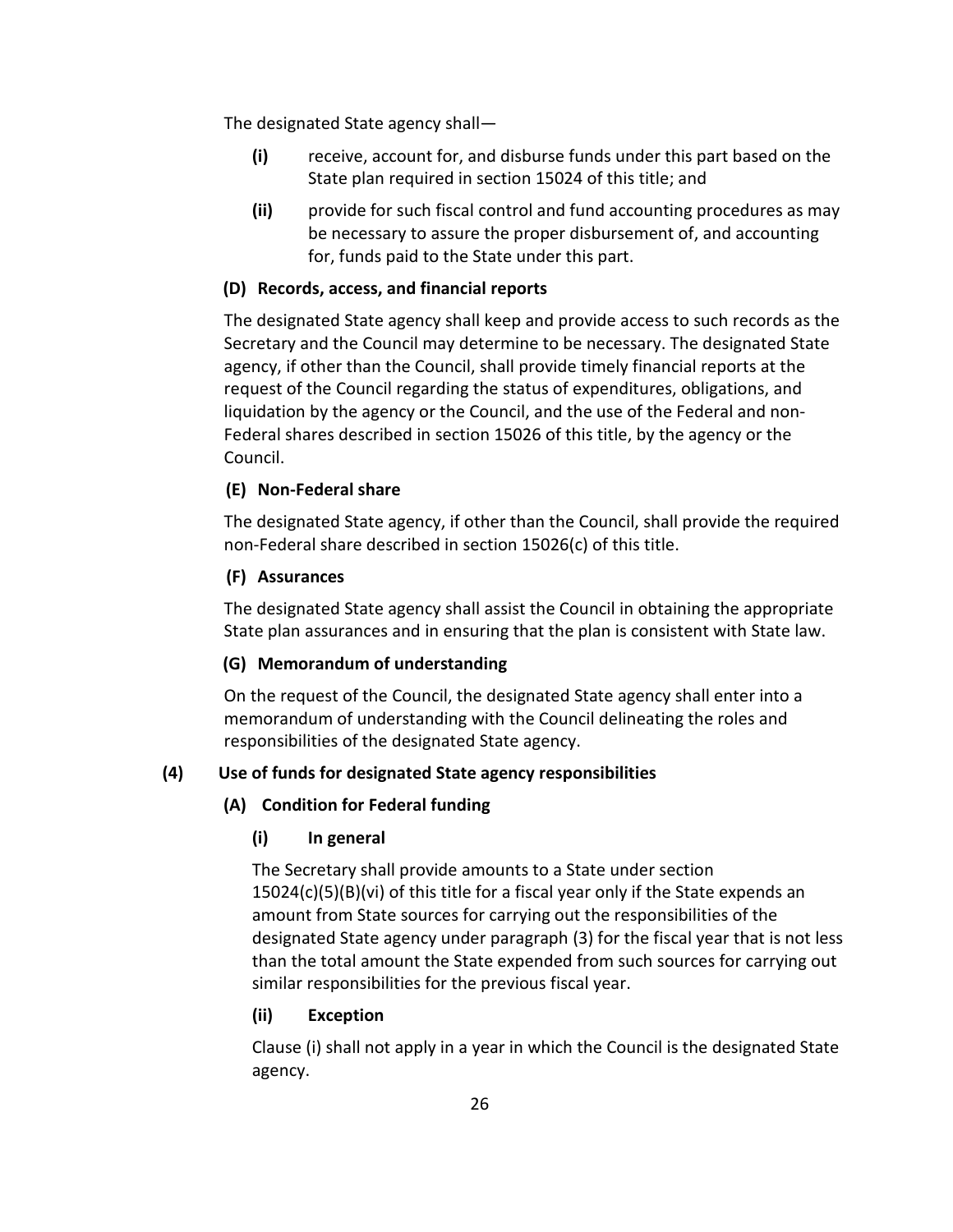#### **(B) Support services provided by other agencies**

With the agreement of the designated State agency, the Council may use or contract with agencies other than the designated State agency to perform the functions of the designated State agency.



# **This part describes how grant money is split into two parts, a state part and a federal part.**

# <span id="page-29-0"></span>**Section 126 Federal and non-Federal share**

#### **(a) Aggregate cost**

#### **(1) In general**

Except as provided in paragraphs (2) and (3), the Federal share of the cost of all projects in a State supported by an allotment to the State under this part may not be more than 75 percent of the aggregate necessary cost of such projects, as determined by the Secretary.

## **(2) Urban or rural poverty areas**

In the case of projects whose activities or products target individuals with developmental disabilities who live in urban or rural poverty areas, as determined by the Secretary, the Federal share of the cost of all such projects may not be more than 90 percent of the aggregate necessary cost of such projects, as determined by the Secretary.

#### **(3) State plan activities**

In the case of projects undertaken by the Council or Council staff to implement State plan activities, the Federal share of the cost of all such projects may be not more than 100 percent of the aggregate necessary cost of such activities.

#### **(b) Nonduplication**

In determining the amount of any State's Federal share of the cost of such projects incurred by such State under a State plan approved under section 15024 of this title, the Secretary shall not consider—

**(1)** any portion of such cost that is financed by Federal funds provided under any provision of law other than section 15022 of this title; and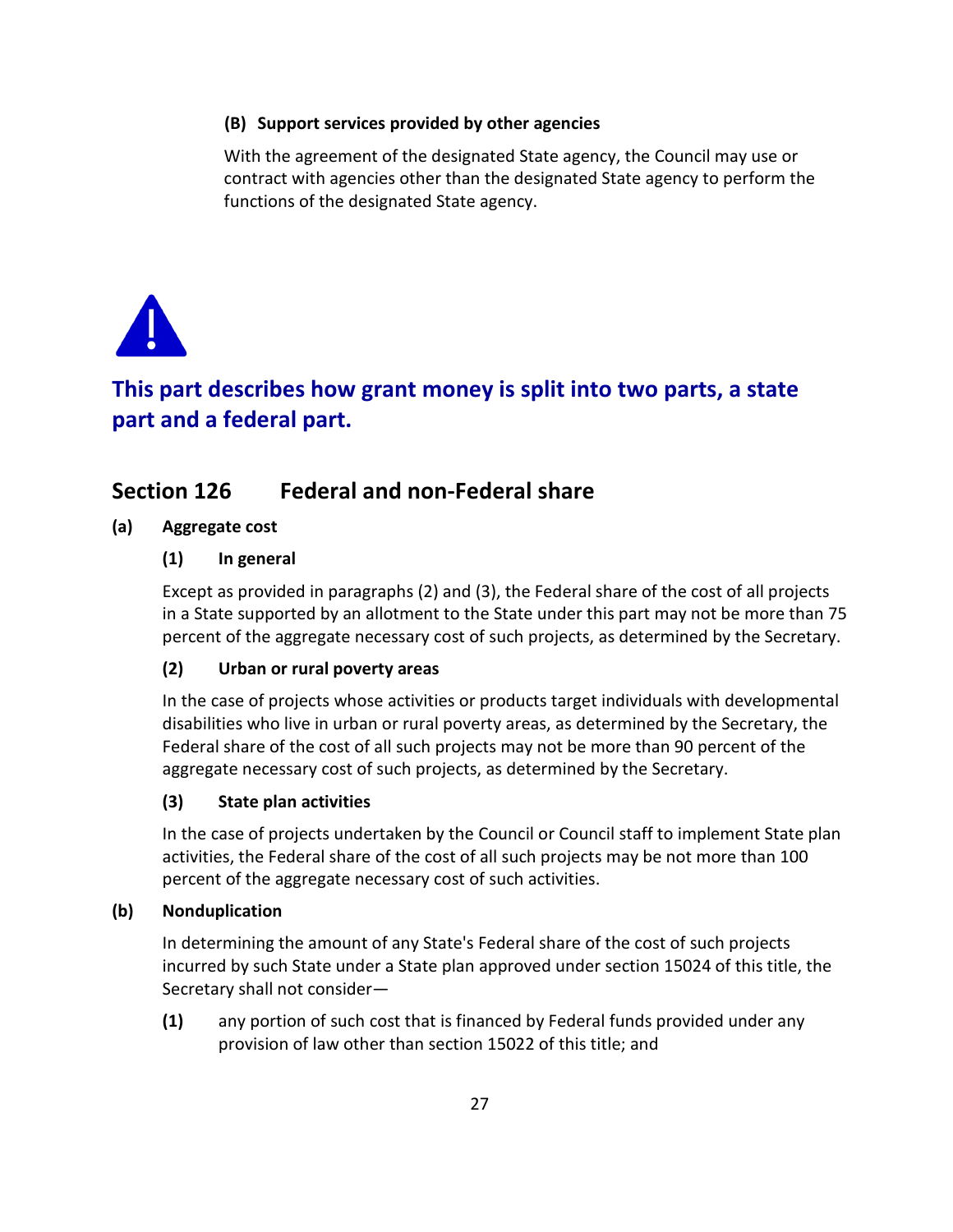**(2)** the amount of any non-Federal funds required to be expended as a condition of receipt of the Federal funds described in paragraph (1).

# **(c) Non-Federal share**

# **(1) In-kind contributions**

The non-Federal share of the cost of any project supported by an allotment under this part may be provided in cash or in kind, fairly evaluated, including plant, equipment, or services.

# **(2) Contributions of political subdivisions and public or private entities**

# **(A) In general**

Contributions to projects by a political subdivision of a State or by a public or private entity under an agreement with the State shall, subject to such limitations and conditions as the Secretary may by regulation prescribe under section 15004(b) of this title, be considered to be contributions by such State, in the case of a project supported under this part.

# **(B) State contributions**

State contributions, including contributions by the designated State agency to provide support services to the Council pursuant to section 15025(d)(4) of this title, may be counted as part of such State's non-Federal share of the cost of projects supported under this part.

## **(3) Variations of the non-Federal share**

The non-Federal share required of each recipient of a grant from a Council under this part may vary.



# **This part describes how a council can lose grant money if it does not follow federal rules.**

# <span id="page-30-0"></span>**Section 127 Withholding of payments for planning, administration, and services**

Whenever the Secretary, after providing reasonable notice and an opportunity for a hearing to the Council and the designated State agency, finds that—

**(1)** the Council or agency has failed to comply substantially with any of the provisions required by section 15024 of this title to be included in the State plan, particularly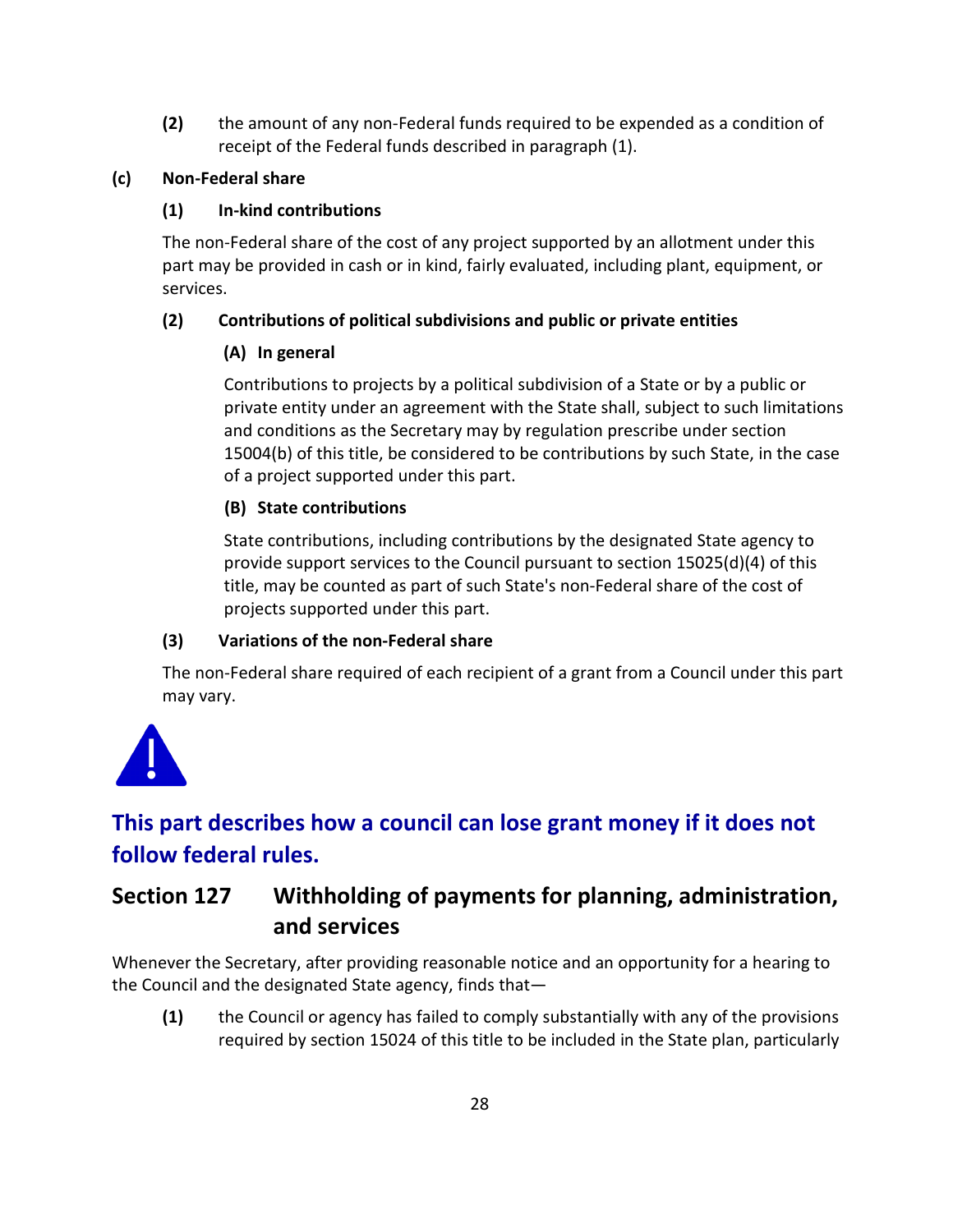provisions required by paragraphs (4)(A) and (5)(B)(vii) of section 15024(c) of this title, or with any of the provisions required by section 15025(b)(3) of this title; or

**(2)** the Council or agency has failed to comply substantially with any regulations of the Secretary that are applicable to this part,

the Secretary shall notify such Council and agency that the Secretary will not make further payments to the State under section 15022 of this title (or, in the discretion of the Secretary, that further payments to the State under section 15022 of this title for activities for which there is such failure), until the Secretary is satisfied that there will no longer be such failure. Until the Secretary is so satisfied, the Secretary shall make no further payments to the State under section 15022 of this title, or shall limit further payments under section 15022 of this title to such State to activities for which there is no such failure.



# **This part describes how a state can ask the Secretary of the federal Department of Health and Human Services not to take away its money for the council.**

<span id="page-31-0"></span>**Section 128 Appeals by States**

# **(a) Appeal**

If any State is dissatisfied with the Secretary's action under section 15024(d)(3) or 15027 of this title, such State may appeal to the United States court of appeals for the circuit in which such State is located, by filing a petition with such court not later than 60 days after such action.

# **(b) Filing**

The clerk of the court shall transmit promptly a copy of the petition to the Secretary, or any officer designated by the Secretary for that purpose. The Secretary shall file promptly with the court the record of the proceedings on which the Secretary based the action, as provided in section 2112 of title 28.

# **(c) Jurisdiction**

Upon the filing of the petition, the court shall have jurisdiction to affirm the action of the Secretary or to set the action aside, in whole or in part, temporarily or permanently. Until the filing of the record, the Secretary may modify or set aside the order of the Secretary relating to the action.

## **(d) Findings and remand**

The findings of the Secretary about the facts, if supported by substantial evidence, shall be conclusive, but the court, for good cause shown, may remand the case involved to the Secretary